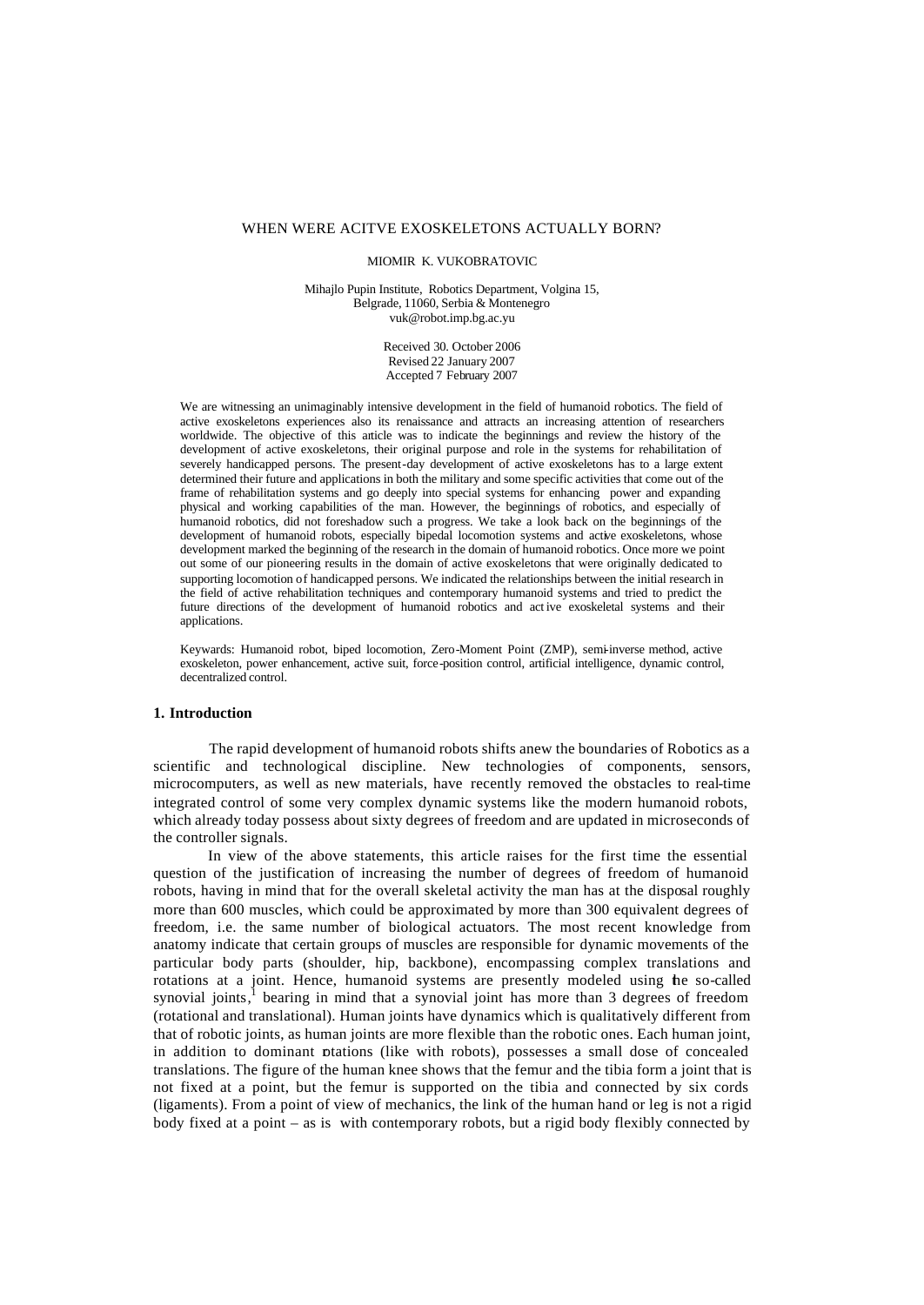short cords (ligaments). A realistic model for this is the SE(3) group of Euclidean motion of rigid body, with 6 coupled degrees of freedom. A natural physical model of the SE(3) group of motions is the helicopter "anchored" by short cords, and the corresponding problem of control, called "Contol on SE(3)-group", has been developed mainly for helicopters. Here we have the known 6-dimensional configurational manifold {roll, pitch, yaw, *x*, *y*, *z*}, with the additional structure of the Lee group, and the infinitesimal generators of coupled rotations and translations (control actions) are found in the accompanying Lee algebra.



Figure 1. Anatomic picture of the human knee

The above obstacles being removed, along with the humanoid robots playing mainly the role of communicators and entertainers, there appear humanoids of quite different aspirations in the domain of manipulation-locomotion activities of humans (case of sports-man on a trampoline, man on the mobile dynamic platform, running, balanced motion on the foot - a karate kick, playing tennis, soccer or volleyball, gymnastics on the floor or using some gymnastic apparatus, skiing – balanced motion with sliding, etc.).

And finally, bearing in mind the current progress in the constantly developing field of humanoid robotics, whose end products will, for sure, gradually acquire more and more humanlike characteristics, we can pose a thought-provoking question:

Can it happen that, not before long, biologists will be capable to construct a "perfect personal robot", a real human cloned and genetically engineered, with all attributes of a perfect servant (a worker, a soldier), despite of all the ethical, legal and sociological problems that may arise?

In my opinion, it will be possible to get closer to human characteristics only if such progress is made in certain technological innovations (artificial muscles, adaptive materials, self-learning) that will allow the performances of artificial systems become similar to those of the man.

# **2. Beginnings of the Robotics**

The word *robot* appeared first in 1920, in the play "Rossum's Universal Robots", written by the Czech writer Karel Capek. The play depicts perfect workers – *robots*, endowed with emotions enabling them to increase their productivity.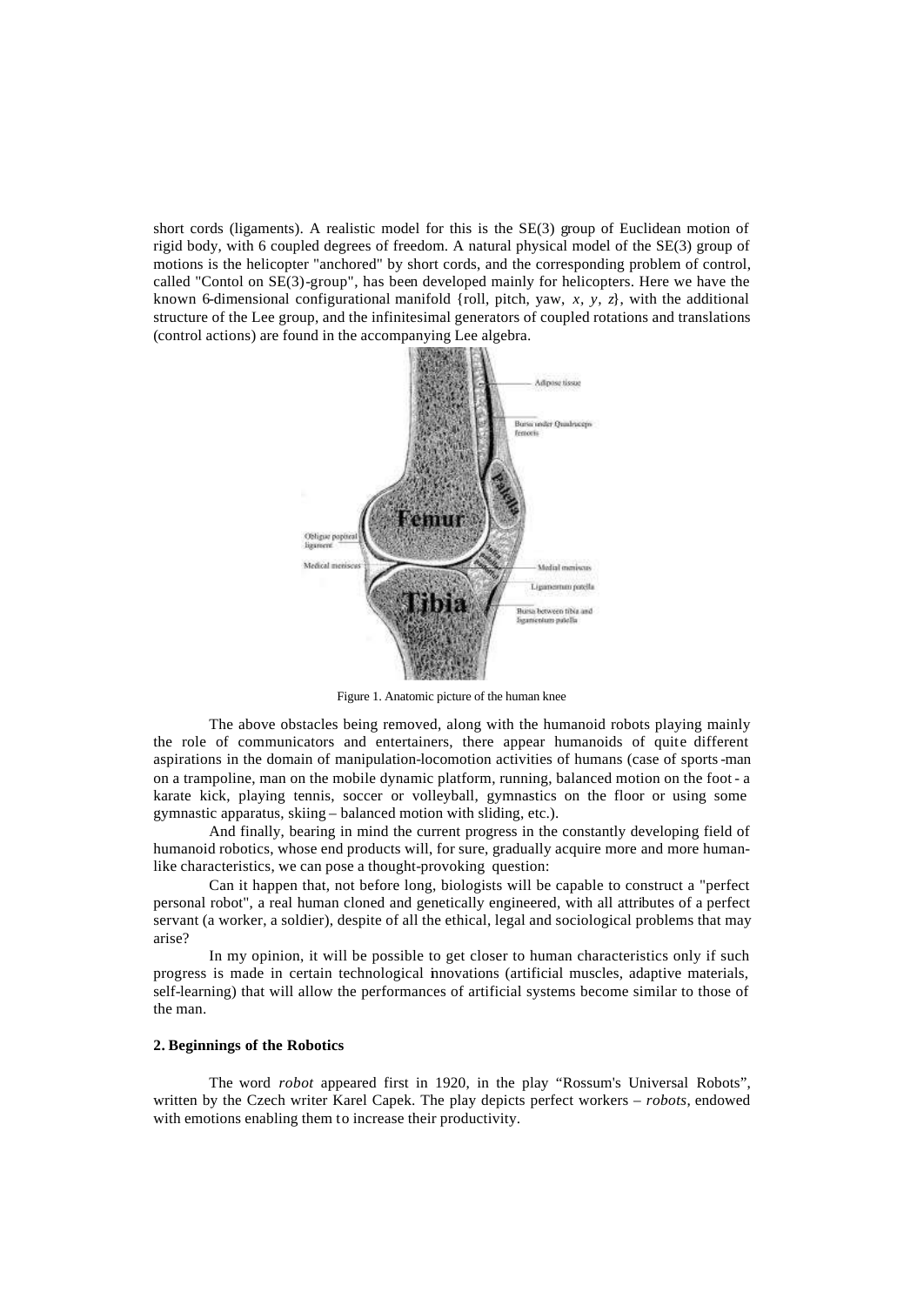Concepts akin to today's robot can be found as long ago as 450 B.C. when the Greek mathematician Tarentum postulated a mechanical bird he called "The Pigeon", which was propelled by steam. Al-Jazari (1136-1206), a Turkish inventor, designed and constructed automatic machines such as water clocks, kitchen appliances and musical automata powered by water.

One of the first recorded designs of a humanoid robot was made by Leonardo da Vinci in around 1495. Da Vinci's notebooks, rediscovered in the 1950s, contain detailed drawings of a mechanical knight  $2^{(p.20)}$  able to sit up, wave its arms and move its head and jaw.



Figure 2. The wire diagram of the human's leg by da Vinci<sup>2 (p. 14)</sup>



Figure 3. The wire diagram of the human's shoulder by da Vinci <sup>2 (p.</sup>

In Fig. 2 is presented anatomic drawing of the human leg by Leonardo da Vinci. (Notes were written in mirror handwriting, to prevent steal intellectual property.) This genius of the Renaissance and the most versatile mind of all times demonstrated an excellent knowledge of anatomy and understanding of the functions of tendons and muscles. Fig. 3 presents his anatomic study of the shoulder. He made models of muscles using copper wires, linen threads or cords, to represent the individual fascicles of muscle, numerous force and cord diagrams. $^{2(p,15)}$ 

It is indicative that Leonardo da Vinci planned an automaton towards the end of the fifteenth century (Fig. 4), which was apparently a real robot. According to this sketch of mechanical joint for the automation a 'warrior in armor' was constructed by G. Torriano for King Charles V, which worked by a complex system of cables and pulleys.<sup>2</sup>  $(p.20)$ 

The first known functioning robot was created in 1738 by Jacques de Vaucanson, who made an android that played the flute, as well as a mechanical duck that reportedly ate and defecated. In 1893, George Moor created a steam man (Fig. 5).<sup>2 (p. 255)</sup> The system was powered by a 0.5 hp gas fired boiler and reached a speed of 9 mph (14 kph). Westinghouse made a humanoid robot known as Electro. It was exhibited at the 1939 and 1940 World's Fairs, whereas the first electronic autonomous robots were created by Grey Walter at Bristol University, England, in 1948.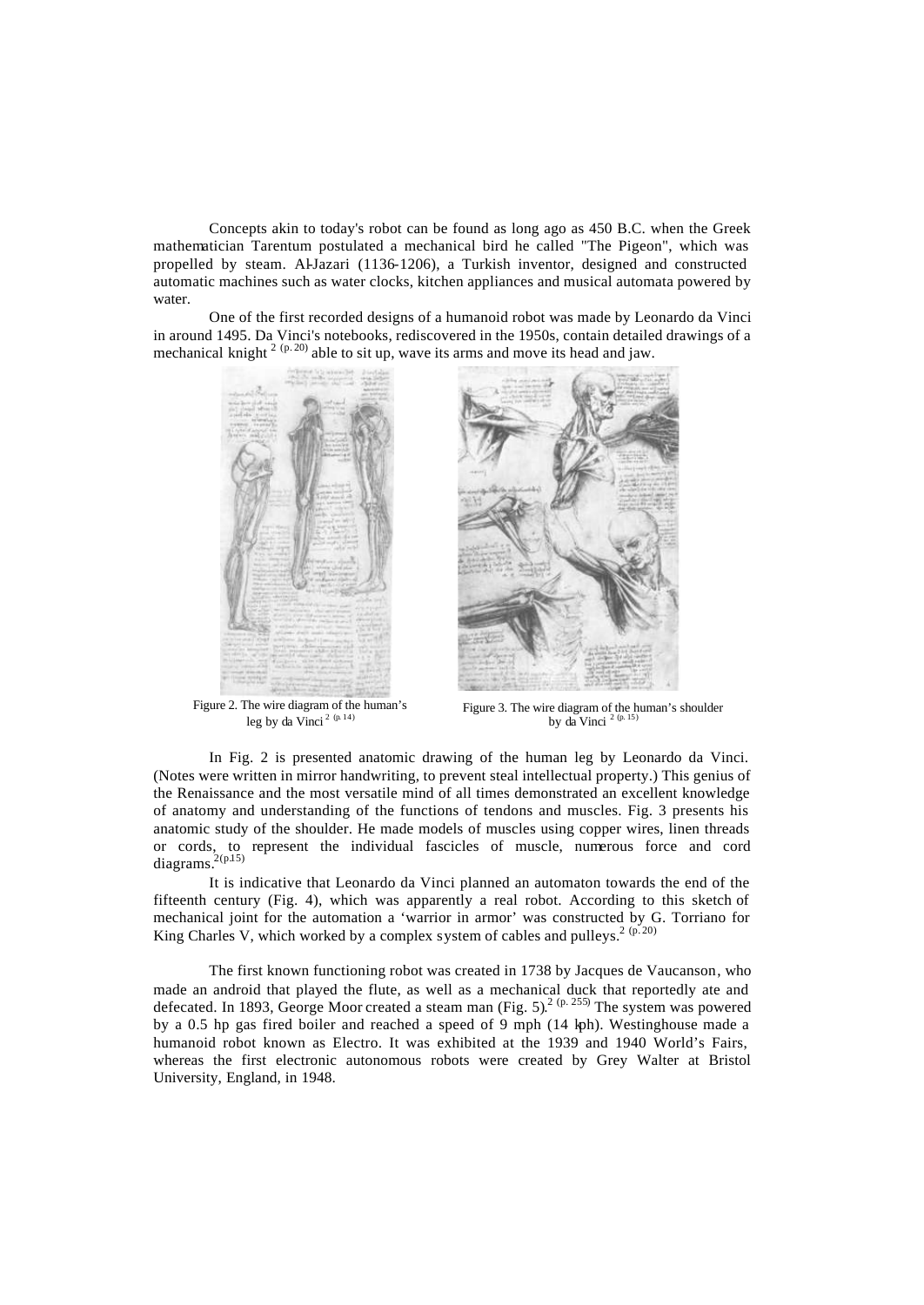

Figure 4. Sketch of a mechanism for robot by Leonardo da Vinci, c. 1497 $^{\rm 2~(p.20)}$ 



Figure 5. Steam man by George Moore<sup>2 (p.255)</sup>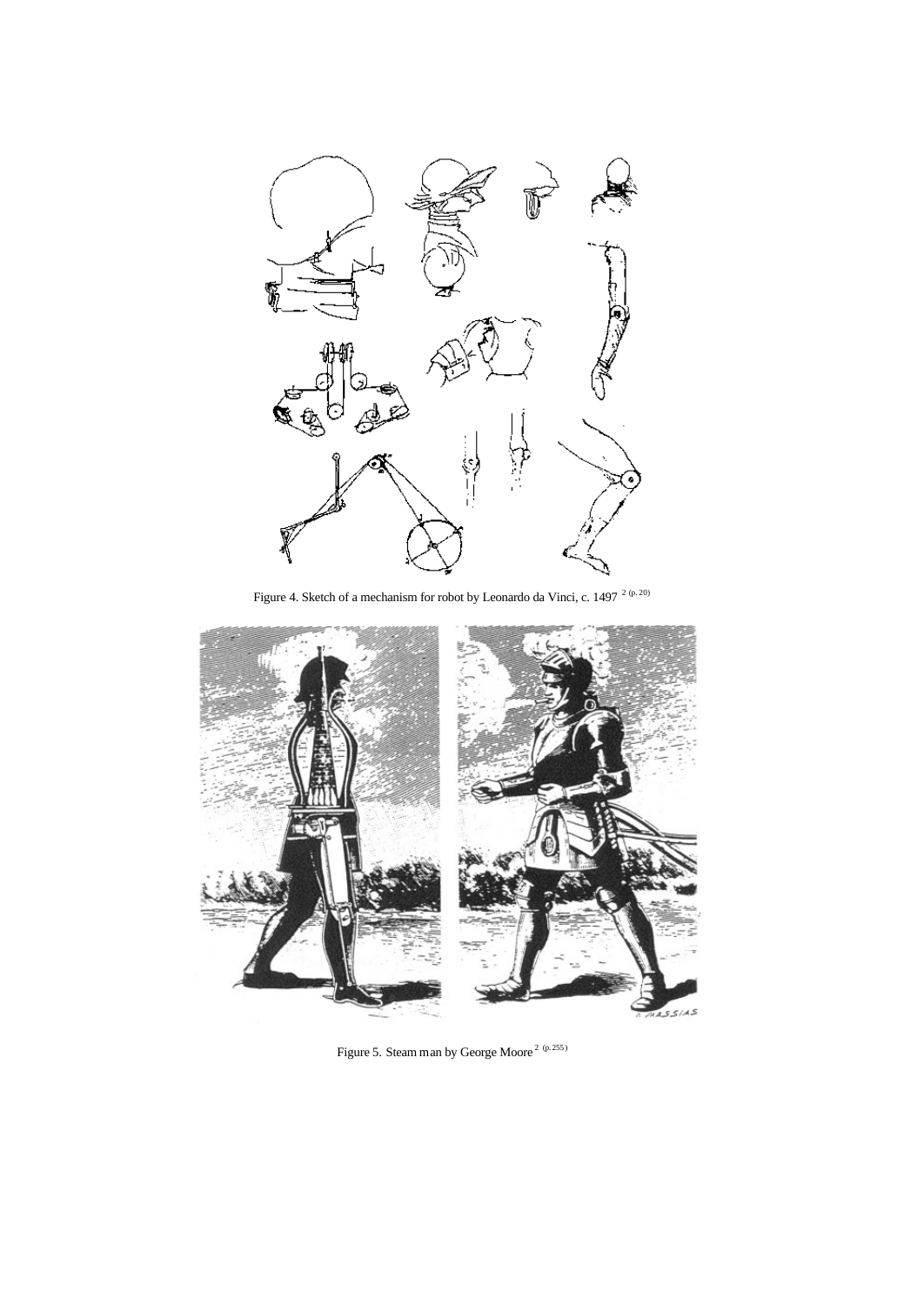If, however, we want to look for the origin of robots as a technical-technological category we ought to mention the Tesla's <sup>a</sup> patent and experiment in Madison Square Garden in New York in 1898, in which he demonstrated a radio-controlled boat. That was, in fact, the first remotely controlled object, i.e. robot in a wider sense of the term.

If we would like to relate the beginnings of robotics to the appearance of industrial robots we should point out that George Devol patented in the United States a first robotic device in 1954, whereas Joseph Engelberger, also an American, constructed first industrial robot in 1961. Therefore, the year 1961 was essential for the beginning of industrial robotics. Since 1970 we have witnessed an intensive development of industrial robotics. Robots have replaced men primarily in those jobs that were dangerous to humans and harmful to their health, and also introduced higher regularity and accuracy in machining of parts, assembly of blocks and systems, as well yielded increased productivity. For example, in the last 15-20 years car manufacturing has been automated and fully robotized, starting from the initial stage of forging, through engine manufacturing, to assembly of parts into the final product  $-$  car, including its painting.

In addition to industrial robots, whose number is presently estimated to 900,000, one third of them being made in Japan, in the last decade we have witnessed a rapid development of robots of special dedication.

These are, for example, robots for antiterroristic actions, for deactivating explosive devices, locating and destroying mines, mending damages in the electric power network without switching off, picking fruits, concrete works, digging underground channels and their maintenance, cleaning tall buildings, replacement of damaged parts of tanks and pipelines, sheep shearing, robots-butchers for meat carving and deboning, micro-robots for inspection of the intestinal tract, and even for examination of the quality of blood vessels, etc. There have been more frequent attempts in which robots performed delicate surgical operations, either on the spot or at a distance.

It is interesting to notice that the very beginnigs of robotics in a historical sense are related to constructing articial doubles of man or of animals that exist in nature. Although the beginning of the development of robotics is usually related to the appearance of industrial robots, this can be considered only as a short break between historical attempts in making human's mechanical double and the present-day development of humanoid robotics and active exoskeletal systems. Presently, industrial robotics is apparently in stagnation, whereas humanoid robotics is experiencing its rapid development and, we can say, enters the phase of its renaisance.

Robotics, therefore, extends the frontiers of its application, whereby robots attain completely new functional structures and forms of construction.

Thus, for example, a pilotless aircraft is in fact a robot-aircraft, and automaticallyguided tank (vehicle) with controlled fire action on the target, is again a robot of its kind; an automatically-guided torpedo is a submarine robot; a cruise missile is a pilotless aircraft that can not only track the target that should be destroyed, but, relying on artificial intelligence, detect it too. However, this is not the end. If a building is capable of controlling its deviation from the vertical position, i.e. oscillations caused by strong wind blow, as well as in the circumstances of seismic soil acceleration, such a construction can be thought of as a specific, i.e. unconventional, robot or active system.

A special class of robots makes humanoid robots. There have already been numerous attempts, especially in Japan, to employ them as assistants in the human living and working environment. It is believed that in the decades to come they will find wide application in cooperation with man as service robots. Of course, a prerequisite would be some new norms of adapting appropriately the living environment, including furniture and various appliances. A

l

<sup>&</sup>lt;sup>a</sup> Nikola Tesla (1856-1943), famous American scientist of Serbian origin.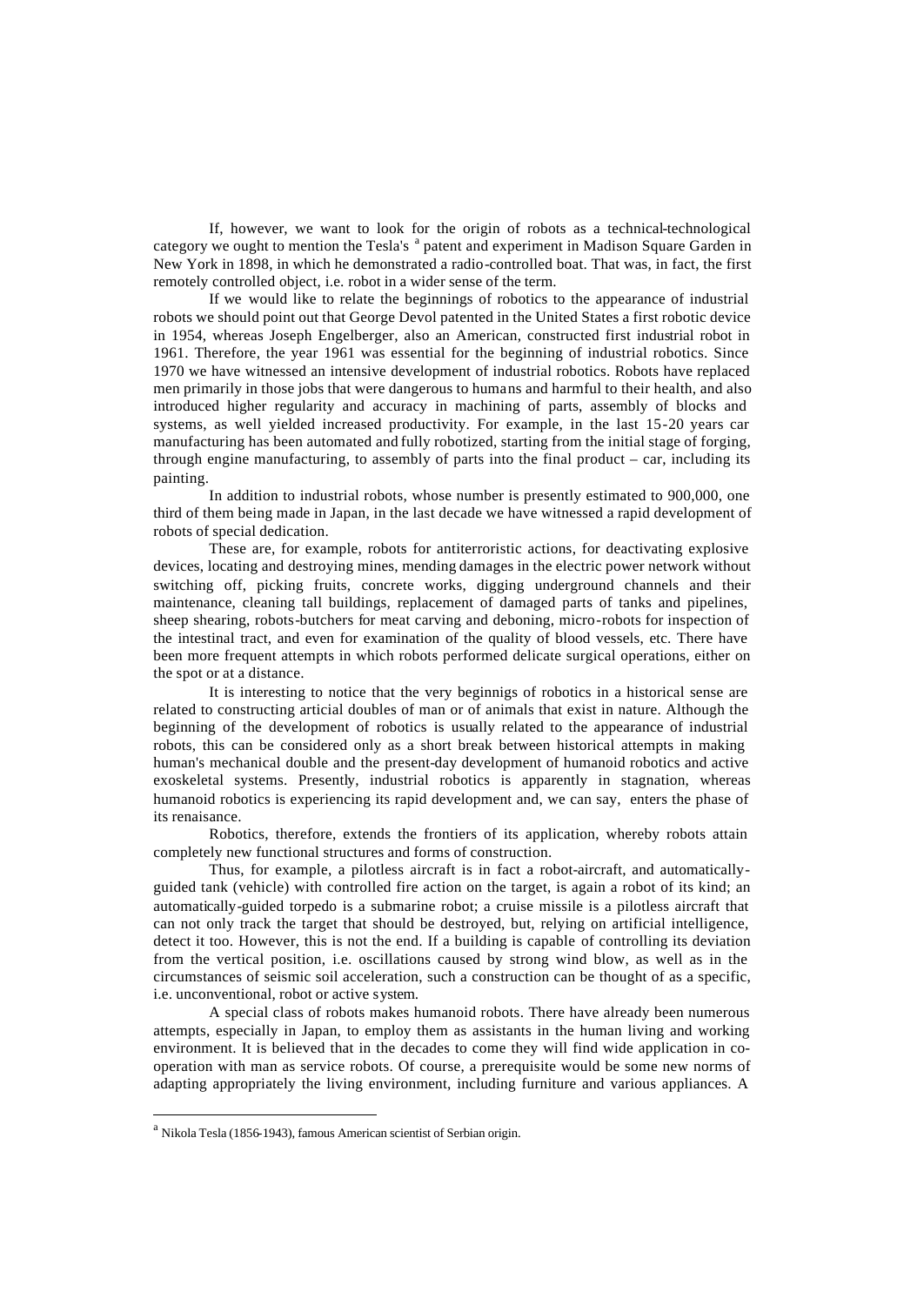special characteristic of these robots is their anthropomorphic appearance and involvement of elements of artificial intelligence. By definition, rehabilitation exoskeletons should also be of anthropomorphic shape. Such robots, first in the world, were realized in the beginning of the eighth decade of the last century in the Mihailo Pupin Institute in Belgrade. It was the first example of an exoskeleton for anthropomorphic motion of handicapped persons of paraplegic type.



Figure 6. Complete model of the SANTOS digital Virtual Soldier project<sup>3</sup>

Presently we are witnessing a rapid development in the domain of humanoid robots and active exoskeletal systems. Their mechanical complexity and capabilities considerably converge to those of humans. Thus, the systems that are very close to humans are subject of active research. One such project is SANTOS Virtual Soldier,<sup>3</sup> carried out under the guidance of Dr Karim Abdel-Malek and under auspices of DARPA, is capable of modeling a humanoid system with even 103 degrees of freedom. On this project are engaged researchers from 10 renowned universities from the USA. SANTOS is a digital human model living in the computer. He is capable of accomplishing tasks on his own, unaided. The objectives are to develop a fifth-generation digital human that is intelligent, has realistic motion and postures, that evaluates prototypes of components and systems before they are built. In Fig. 6 is shown a complete mechanical structure of this simulation system.



Figure 7. Anatomic analysis of the human shoulder and the equivalent mechanical model<sup>3</sup>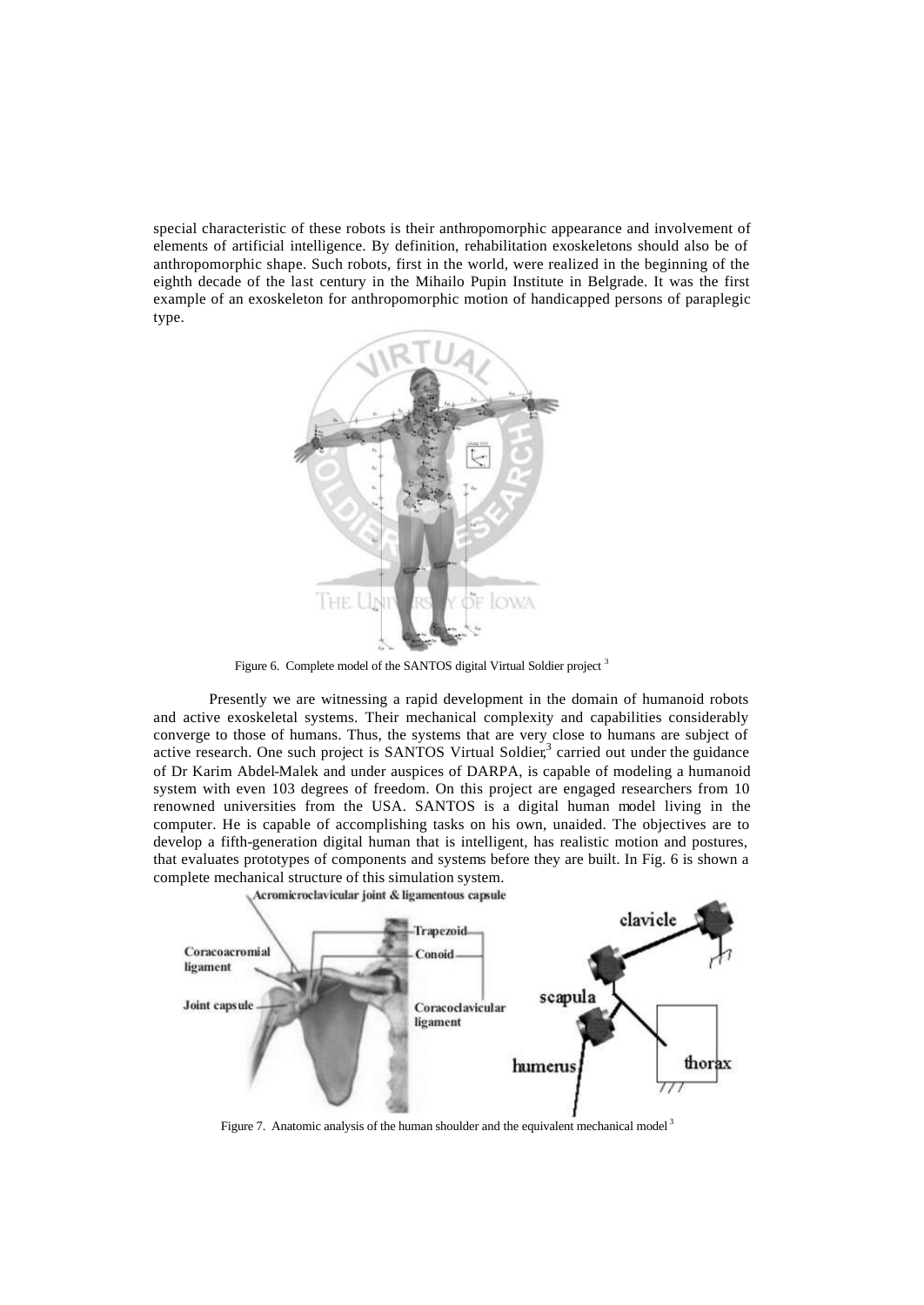The main links of this system have been modeled with a special care to obtain as realistic as possible simulation of everyday human motions. Thus, for example, the shoulder has been modeled with 9 degrees of freedom (Fig. 7). Special attention was paid to the modeling of the human backbone (Fig. 8). While it has been accustomed to model the trunk (and the backbone itself) of contemporary humanoid robots at most with 4 degrees of freedom, with SANTOS the backbone is modeled with even 38 degrees of freedom.



Figure 8. Anatomic analysis of the human backbone and the equivalent mechanical model<sup>3</sup>



Figure 9. Anatomic analysis of the human hand and the equivalent mechanical model<sup>3</sup>

Still, the utmost attention has been paid to modeling the hand, as a supreme human system for performing most diverse tasks. In Fig. 9 is presented the anatomic analysis of the human hand and an equivalent mechanical model.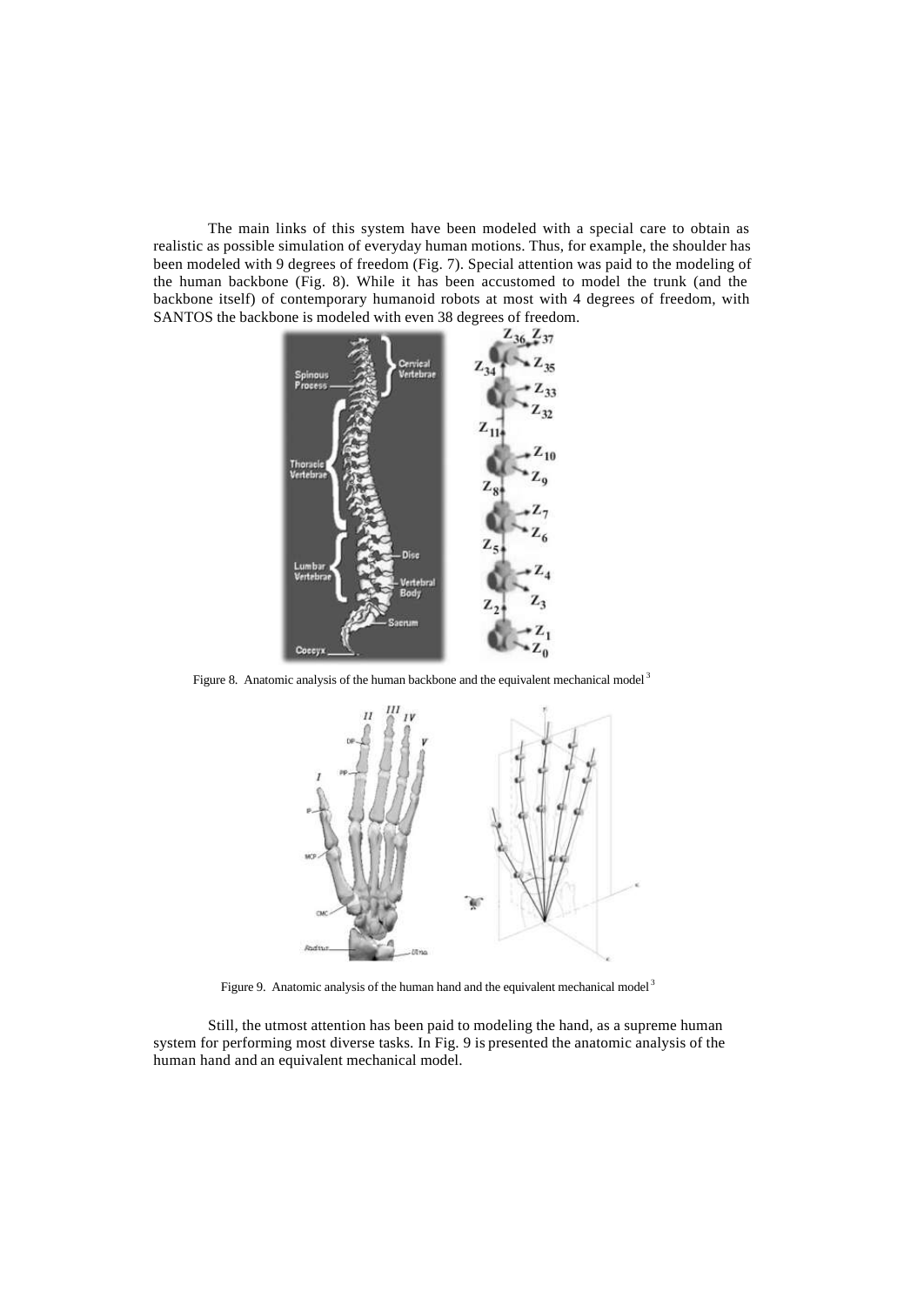### **3. Humanoid Robotics**



 The beginning of the development of humanoid robotics coincided with the beginning of the development of the world's first active exoskeletons at the Mihailo Pupin Institute in 1969, under the guidance of Prof. Vukobratovic.<sup>4-8</sup> It should be noted that legged locomotion systems were developed first. Also, the first theory of these systems was developed in the same institute, in the frame of active exoskeletons. Hence, it can be said that active exoskeletons (Figs. 10-11) were the predecessors of the modern high-performance humanoid robots. Recently, there has been evident a revived interest in active exoskeletons, first of all of military dedication.<sup>9</sup> The present-day active exoskeletons are developed as the systems for enhancing capabilities of the natural human skeletal system.

Figure 10. First Version of the Powered Leg at the Mihailo Pupin Institute (1971.)

In the above articles,  $4-8$  published in several languages, we presented our first attempts to realize artificial gait with the potential application with handicapped persons. Thus, the world community has been informed about our initial results in the domain of so-called active rehabilitation with the aid of robots of exoskeleton type.



Figure 11. World's first walking active exoskeleton (a and b); active exoskeleton for rehabilitation of paraplegics and similar disabled persons (c); Active exoskeleton with electromechanical drives (d).

World's first walking active exoskeleton, pneumatically powered and partly kinematically programmed, for producing near-anthropomorphic gait is presented in Fig. 11 (a) and (b). Made in 1969 at the Mihailo Pupin Institute, it was a predecessor of more complex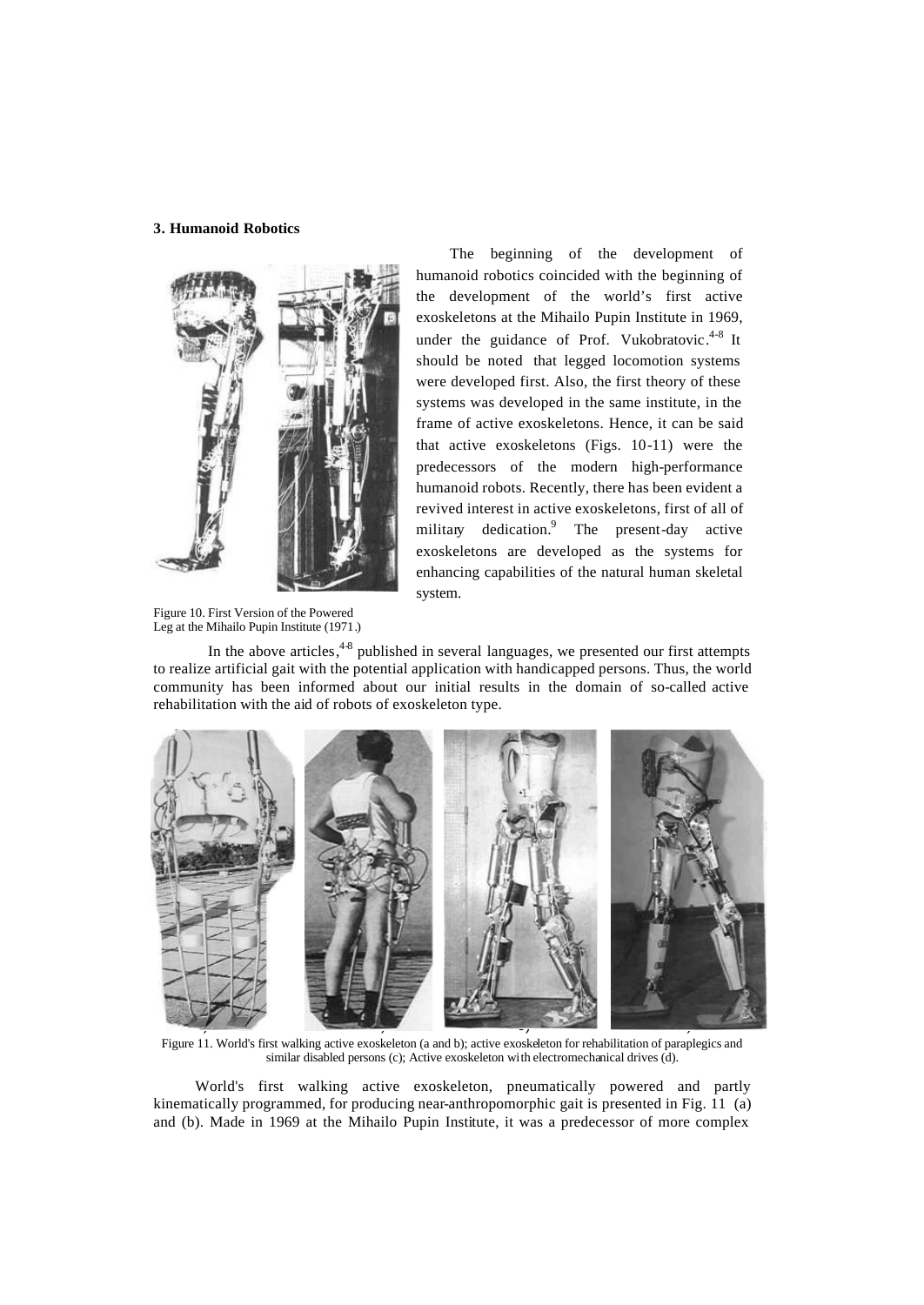exoskeletal devices for severely handicapped persons.

Most successful version of an active exoske leton for rehabilitation of paraplegics and similar disabled persons, pneumatically powered and electronically programmed, realized and tested at Belgrade Orthopedic Clinic in 1972 is presented in Fig. 11 (c). One specimen was delivered to the Central Institute for Traumatology and Orthopedy, Moscow in the frame of the USSR-Yugoslav inter-state scientific cooperation. From 1991 the exoskeleton belongs to the basic fund of Polytechnic Museum (Moscow) and State Museum Fund of Russian Federation (Fig. 14). It is displayed in the frame of the Museum's exposition dedicated to the development of automation and cybernetics.



Figure 12.

"Active Suit", a modular semi-soft active orthotic device for the dystrophic. Made in 1978, electro-mechanically driven and microcomputer programmed and controlled. It was successfully used for the purpose of both rehabilitation tests and research purpose. As chance would have it, this was done within the project that was financed by the known US organizations, SRS (Social Rehab. Service) and NSF (National Science Foundation), in the frame of the intensive scientific USA-Yugoslavia cooperation. About this, there are official reports and documents, publications, movie tapes, etc. That was a real sensation and actually the first active exoskeleton in the world.

Delivered to the Texas Rehabilitation Center, Houston for evaluation purposes.

Active exoskeleton with electromechanical drives, electronically programmed, built and tested in 1974 is presented in Fig. 11 (d). Served mainly to evaluate and develop electromechanical drives for active orthotic devices, as the "active suit" or active arm orthosis. This was the first example known in the world of active exoskeleton that used electric motors as actuators. As such, it can be considered as a predecessor of the contemporary humanoid robots driven by electric motors.



Figure 13. Successfully developed active arm orthosis for the rehabilitation of advanced cases of dystrophy and similar diseases. Controlled by means of a joystick. Made at the Mihailo Pupin Institute in 1982.

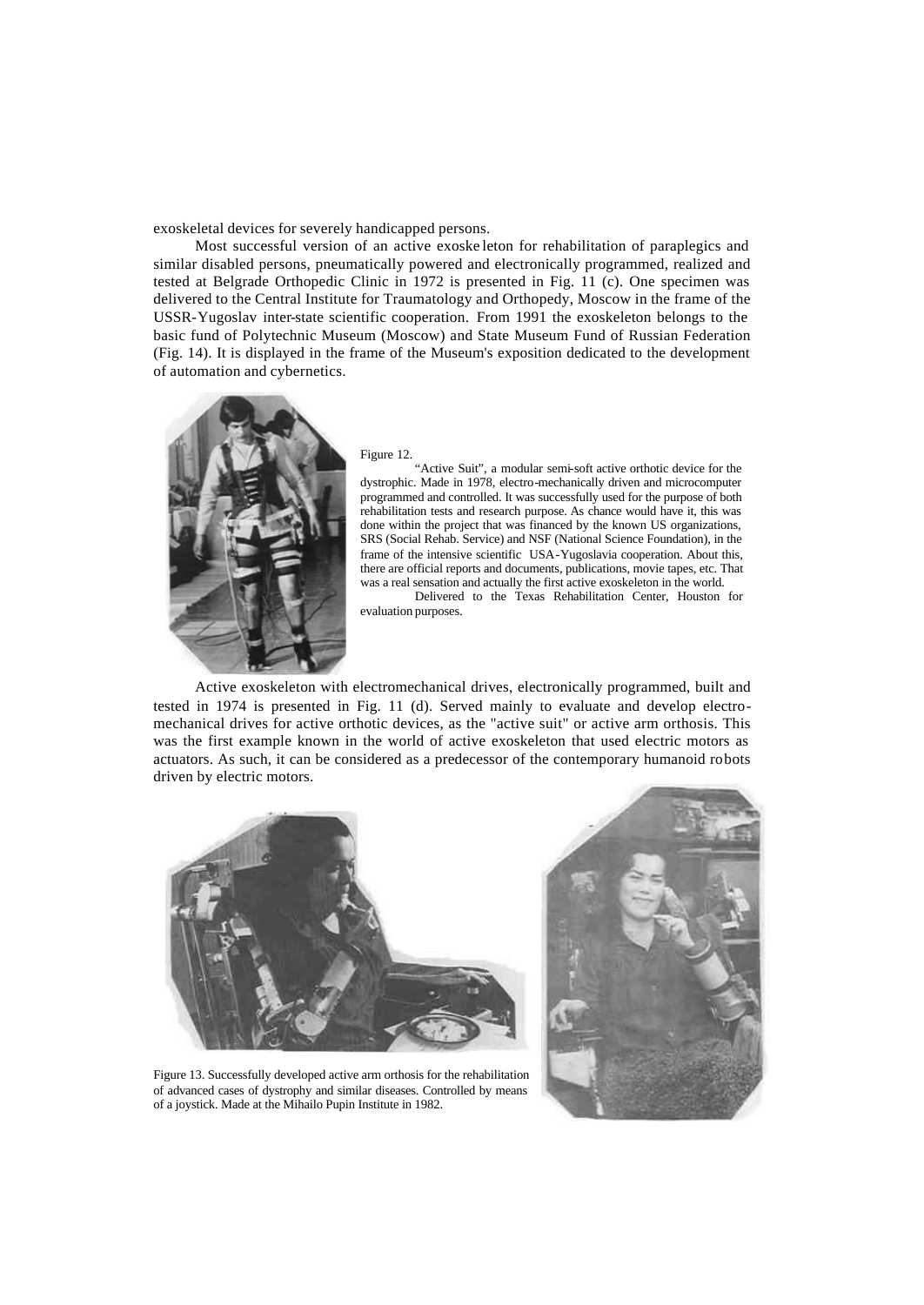

Figure 14. Belgrade active exoskeleton exhibited in the Polytechnical Museum in Moscow as an item of the basic fund of objects.

#### **3.1.** *Zero-Moment Point concept and Semi -inverse method*

In the course of the development of active exoskeletal systems and their application for the purpose of rehabilitation of handicapped persons, there naturally arose the problem of maintaining gait balance of such a hybrid system composed of the powered mechanical exoskeleton joined with the human organism. As a solution to this problem we introduced the method of Zero-Moment Point (ZMP method), which provides necessary and sufficient conditions for maintaining dynamic balance of the humanoid system during its gait, not only with active exoskeletal systems, but also with all legged locomotion systems.

In parallel with the state feedbacks, including load feedbacks, at the powered joints of legged locomotion robots and particularly of biped mechanisms, it is essential for dynamic balance of the overall system to control ground reaction forces arising at the contacts of the feet and the ground. For instance, with the foot of the biped robot in the single-support phase, shown in Fig. 8, it is possible to replace all elementary vertical forces by their resultant. Let the point depicted in Fig. 8 in the Cartesian frame be the point where the resultant ground reaction force is acting (the axes *x* and *y* being horizontal and the *z-*axis vertical), then a mathematical expression for achieving dynamic balance is:  $\sum M_x = 0$  and  $\sum M_y = 0$ . It is not necessary for the moment about the *z-*axis be zero, provided it is compensated by the friction between the foot and the ground. Thus,  $\Sigma M$ <sub>z</sub>  $\neq$  0 does not cause motion. Hence, this point (Fig. 15) inside the support area (excluding the edges) was termed Zero-Moment Point.<sup>10-13</sup>

The ZMP position in a dynamically balanced gait can be determined by measuring reaction forces acting on the supporting foot. If, because of the action of a large disturbance, the robot is overturning, its supporting foot (or foot's toes link in contact with the ground) is not immobile with respect to the ground and reference support area does not exist any more (degenerating to a line). Hence, at this moment, the robot is not dynamically balanced, the ZMP does not exist, and its position cannot be determined by measuring reaction forces acting on the supporting foot.

When humanoid robot control is concerned, no distinction is usually made between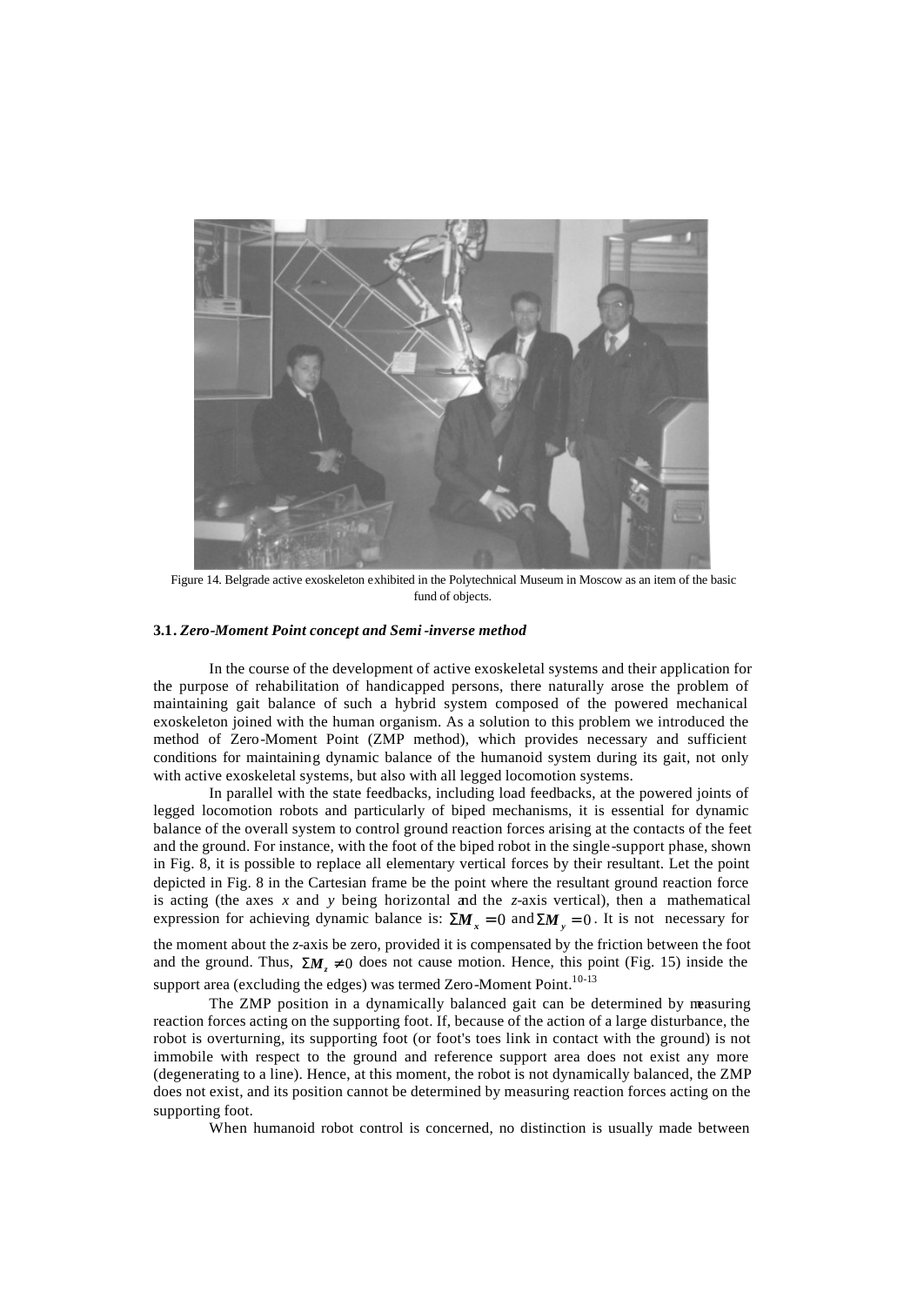small and large disturbances; they are often confused, as well as the strategies of their compensation. A consequence of the disturbances, which unavoidably arise even in the realization of reference motion, is the deviations of joint trajectories, as well as of the ZMP position from the reference. Compensational movements can only be realized by the motions at the joints, which always influence the ZMP position. In other words, the control that has to minimize deviations at the joints should additionally take care of the preservation of the balance of the overall system, so that the cumulative effect of all the forces arising due to the correction of the deviations at the joints does not additionally increase the deviation of the ZMP from its reference position. If the applied control decreases simultaneously deviations at the humanoid's joints, and deviations of the ZMP from its reference position, the state of the system as a whole will approach the reference state. Then, it can be said that such disturbances belong to the class of small disturbances.



Figure 15. Foot of the supporting leg in single-support phase and the position of ZMP

However, the control synthesized with the aim of minimizing deviations at the joints can, as a side effect, produce an undesirable increase of the ZMP deviation and thus jeopardize dynamic balance of the mechanism. Hence, irrespective of the magnitude of deviations at the joints, the mechanism is in the zone of large disturbances. If the ZMP comes too close to the foot edge, which represents a threat of overturning, it is necessary to abandon temporarily the action of minimizing the errors in tracking of joint trajectories, impose the action of eliminating the danger of falling down (e.g. by stepping aside in a certain direction or by making energetic swing of the arms  $\frac{5}{2}$  as the task of primary importance, reestablish dynamic balance and then, continue on tracking the reference motion.

The ZMP concept <sup>b</sup> has had a tremendous impact on the theory and realization of biped locomotion, and has been tested both theoretically and practically many times, as well as successfully applied. Because of that some researchers hold the conviction that the ZMP concept is clear by itself. Hence, one can find in the literature different definitions of ZMP <sup>14-16</sup> which, strictly speaking, have not been always precise, but it can be said that the ZMP concept has been used correctly. However, in the recent years, several papers have appeared <sup>17-18</sup> in which one can see the lack of understanding of the ZMP concept, inferring also some erroneous conclusions. All these cases were analyzed and explained in.<sup>19-21</sup>

The equations of dynamic equilibriu m of the biped mechanism can be derived for ZMP, so that the introduction of the ZMP notion made it possible solve this very specific problem of applied mechanics. Namely, for any other point except for ZMP, equations of

l

b Although a number of notions in the domain of biped locomotion have not been explicitely defined, no incorrect interpretations of the basic notions have been observed for a long time. Only recently, there appeared a need for a paper <sup>23</sup> in which some of the notions that have been in use a long time are formally defined.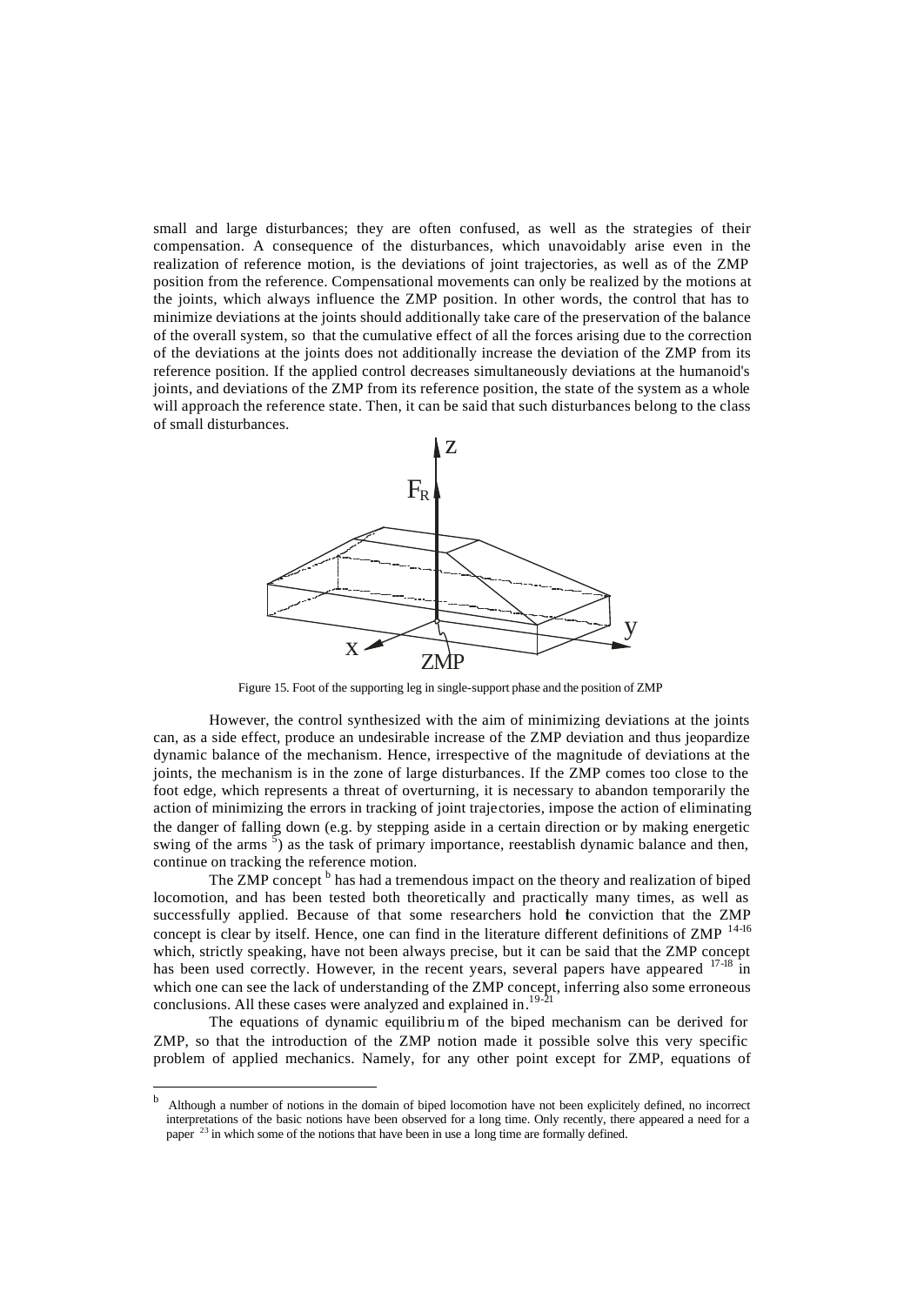dynamic balance would contain unknown dynamic reaction forces, making thus the problem of dynamics modeling in the class of legged, particularly bipedal, locomotion robots unsolvable. However, if we integrate the equations written for the ZMP, then it becomes possible to calculate the reaction forces, as they depend on all internal coordinates, velocities, and accelerations of the overall mechanism.

A next decisive step in modeling and control of legged mechanisms, particularly biped locomotion robots, was the introduction of the semi-inverse method.<sup>11-13,22</sup> What is the essence of the semi-inverse method?



Figure 16. Walk Master: Trajectory of Figure 17. WL-12 (1986) ZMP and projected center of gravity.

The conditions of dynamic balance with respect to the coordinate frame attached to the Zero Moment Point give three relations between the generalized coordinates and their derivatives. As the whole system has n degrees of freedom  $(n>3)$ , the trajectories of the  $(n-3)$ coordinates can be prescribed so as to ensure the dynamic balance of the overall system (the trunk motion including the arms if the biped robot is in question). If there be some supplementary ZMP's (like passive joints of the biped arms), then for any additional ZMP another three equilibrium conditions should be available.

Thus, when applied to the problem of investigating the dynamics of biped systems, the motion of the links is partly known, while the unknown moments are equal zero. Vanishing of the given moment results from the balance conditions about the supporting point (ZMP) and about the joints of passive links.

Using ZMP concept, the researchers in the Kato Laboratory elaborated threedimensional graphics of a walking robot (Fig. 16) in 1984. This system enabled the analysis of ZMP behavior in the course of biped robot's walking and composition of a walking pattern combined with the robot's actuators' characteristics on three-dimensional graphics (Fig. 17).

The ZMP concept and semi-inverse method were elaborated in the further research.<sup>24,25</sup> Ichiro Kato and his associates were the first who realized dynamic walking compensation with the body (Fig. 17, WL-12, 1986).

A walking bipedal robot must be able to set its own gait so as to be capable of adapting to rough terrain, or avoiding obstacles. So these researchers developed the WL-12 with a body that stabilized its own gait. The WL-12 was capable of performing 30-cm steps in 2.6 s, using a new algorithm that automatically composed the time trajectory of the body while arbitrarily giving the trajectory of the lower limbs and ZMP.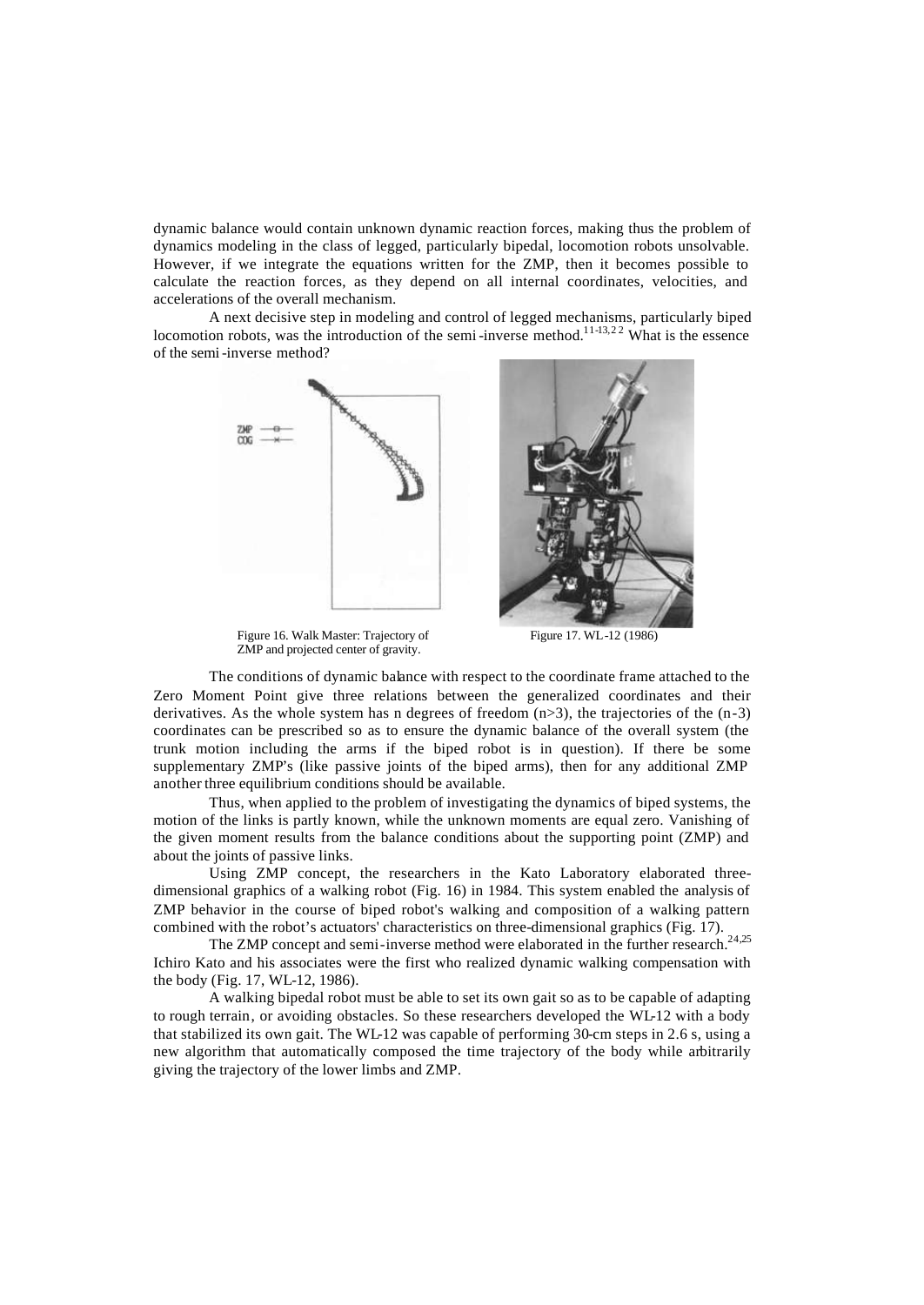

Figure 18. Honda Robot

Based on the same ZMP method, the authors from Honda R & D Co. Ltd. Wako Research Center have presented  $^{26, 27}$  the HONDA Humanoid Robot (Figs. 18 and 19), first in the world humanoid robot of high performances.

Among many research activities in the domain of humanoid robots (modeling and control) we would like to point out the importance of a big and very promising project of Virtual Humanoid Robot Platform. 27

In Fig. 19 is given a short historical survey of the development of the ZMP method, its application and role in modern high-performance humanoid systems, from the very beginning to the recent time.

The ZMP method has recently attracted tremendous interest of researchers and has found very attractive applications in humanoid, bipedal and multi-legged robots.

It has been demonstrated that the ZMP method provides a very useful dynamic criterion for the characterization and monitoring of the human/humanoid locomotion. The concept of ZMP is also very effective in the analysis and control of the human gait in rehabilitation robotics. 20



Figure 19. Based on the ZMP method, the authors from Honda R&D Co. LTD. WAKO Research Center, have presented the HONDA humanoid robot.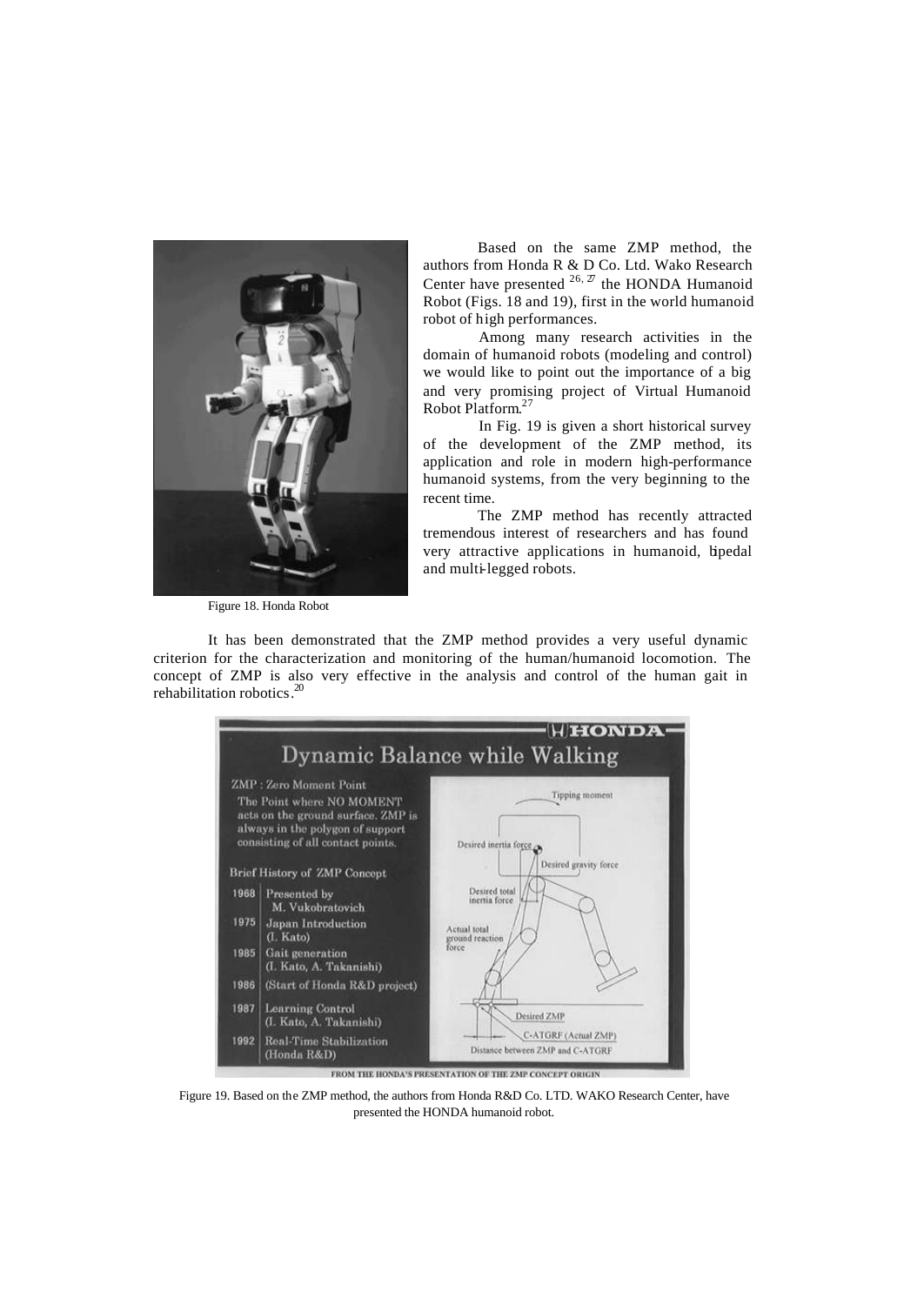# **4. Fundamental scientist achievements in the domain of Robotics arising from the pioneering contribution to the development of active exoskeletons**

The breakthroughs made in the domain of active exoskeletons have certainly influenced the further development of general robotics and especially humanoid robotics. In the preceding section we explained the ZMP method and gave examples of the application of the semi-inverse method onto humanoid systems. These two methods, which are unavoidable in the domain of humanoid robotics, enabled the solving of the complex problem of dynamic balance during the motion of active exoskeletons. Numerous results that appeared later, and which found their wide application in today's robotics, have been previously observed in the exoskeletal systems. Let us only mention: Recursive formulation of robot dynamics, initially concerned with the anthropomorphic robotic mechanisms; Dynamic approach to generation of trajectories for robotic manipulators, a method for optimal synthesis of manipulation robot trajectories where the system is considered as a complete, nonlinear dynamic model of the mechanism and of the actuators, first applied in active exoskeletal systems and then extended onto manipulation robotic systems; Centralized feed forward control in robotics, the control laws that take into account and compensate for all dynamic effects in the robotic systems and applied in bipedal locomotion system, proposed in the early papers;<sup>11, 12, 22</sup> Robot dynamic control, the procedure of managing the motion and forces of a robot with explicitly taking care of the system's dynamics and the first idea of applying dynamic control to robots, originating from the goal to track a prescribed trajectory by the anthropomorphic active mechanisms, specifically biped locomotion systems; Force feedback in dynamic control of robots, proposed by Vukobratovic and Stokic  $22, 29-31$  for the biped locomotion systems; Decentralized control stability tests for robotic mechanisms, considered for large-scale mechanical systems as humanoid systems are by their structure; Application of practical stability test in robotics, especially involved in humanoid locomotion systems, where it was studied first; Underactuated robotic systems, characterized by the appearance of unpowered degrees of freedom, which is a characteristic of legged, particularly bipedal, locomotion robots; Principle of the unified approach to control laws synthesis for robot interacting with dynamic environment, best observed during the gait of humanoid systems at the foot-ground contact; Modeling and control of multi-arm cooperating robots interacting with the environment, the proble m of solving a cooperative work which lies in determining the forces at the contact points of the robot with its environment, and is especially present with humanoid locomotion systems, etc.

The above results, representing pioneering contributions to the theoretical analysis in robotics, have been valued by some of the most prominent world experts such as for example Prof. G. Hirzinger, Director of DLR Institute for Robotics and System Dynamics in Wessling, Germany, who says: "**Prof, Vukobratovic is for me one of the real pioneers in robotics. He was one of the first in the world to realize the importance of dynamics, even at a time where nobody working in robot industry could believe that robots might ever be something else than purely position-controlled machine on joint level. We are now indeed entering an area where industrial robots start to take into account the dynamics. Prof. Vukobratovic predicated this many years ago.** 32 (p. 60)

We are going now to give a brief account of the most important results that came out from the research in the domain of active exoskeletons and rehabilitational legged locomotion systems.

# **4.1.** *Dynamic approach to generation trajectories for robotic manipulators*

Dynamic approach to generating robotic trajectories is the method for an optimal synthesis of manipulation robot trajectories. It was proposed first in 1982,  $33$  whereby the system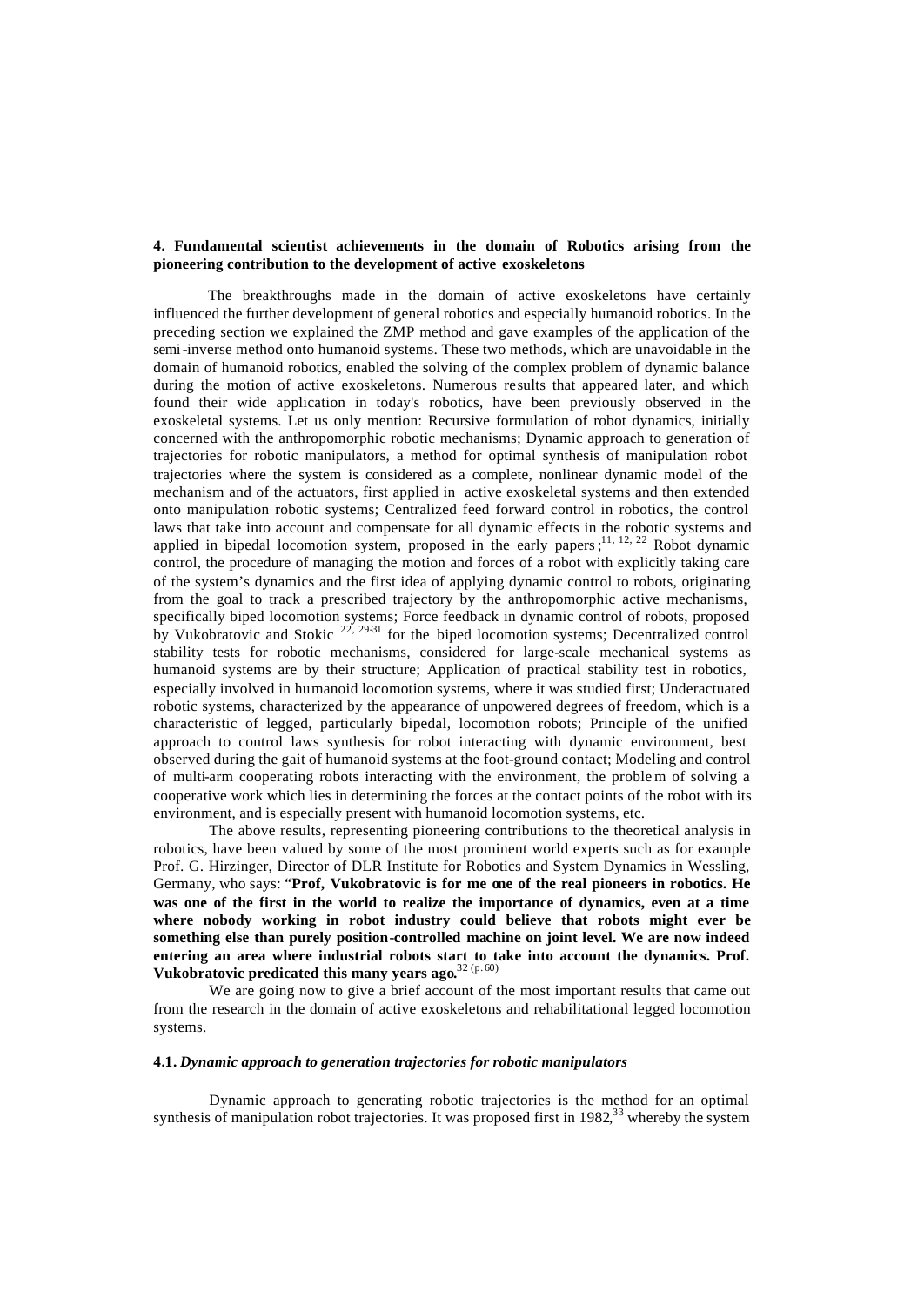was considered as an overall nonlinear dynamic model of the mechanism and actuators.<sup>34</sup> Regarding the practical importance of the energy for optimal motion synthesis that ensures simultaneously a smooth, jerkless motion and minimal actuators' strains, a particular attention was paid to the energy needed for an optimal motion of nonredundant manipulators. A procedure for the dynamic synthesis of redundant manipulator trajectories <sup>34</sup> was proposed for the first time in 1984. This procedure was not really dynamic for the reason that the system was presented by the kinematic model, but the optimality criterion was a dynamic one. This method exhibited considerable advantages over the kinematic approaches in the cases of manipulation of heavy objects by large, powerful robots, and high-speed manipulation with high-energy consumption.

### **4.2.** *Centralized feed-forward control in robotics*

The centralized feed-forward control is one of the dynamic control laws that have been effectively used in practice. It includes the so-called nominal programmed control, which compensates for the dynamics of the overall mechanism along the nominal trajectory. The centralized feed-forward for the application in bipedal locomotion systems was proposed in the early papers  $11, 12, 22$ . With the biped walking machines, an accurate tracking of the precalculated nominal trajectories, achievable by the application of the centralized feed-forward control, was a prerequisite for ensuring dynamic balance during the walk. The centralized feedforward control for manipulation robots was introduced by Vukobratovic and Stokic.<sup>35-38</sup> As compared to the other dynamic control laws (e.g. the so-called inverse dynamics or computed torque method),<sup>38-40</sup> the centralized feed-forward has exhibited considerable advantages such as higher robustness, simpler control scheme, requiring no changes in the basic structure of the classical servo-system schemes, etc. The application of centralized feed-forward in the commercial industrial robot controllers that showed full effectiveness of the proposed approach has begun a number of years later. Optimal feed-forward control speeds up the motion of mechatronic systems near to the physical limits. In the recent applications, real-time optimal feed-forward control enhanced the international competitiveness of the leading robot manufacturers. Also, the robot-in-the-loop mathematical optimization reduced drastically the time needed for robot controller tuning.

#### **4.3.** *Robot dynamic control*

The first idea of applying dynamic control to robots originated from the goal to track a prescribed trajectory by the anthropomorphic active mechanisms, specifically biped locomotion systems. Vukobratovic and Juricic  $10, 11$  suggested a dynamic control scheme consisting of a feed-forward path (based on the complete dynamic model of the system) and feedback path, where the role of the feed-forward compensation is to cancel the nonlinearities of the nominal dynamics of the system. Several years later, such approach was proposed and elaborated for the joint space dynamic control of manipulation robots.  $35,36,41$ 

# **4.4.** *Decentralized control and observer applied to strongly coupled active mechanisms*

When a decentralized controller is applied to an active spatial mechanism, the system is considered as a set of subsystems. In order to compensate for the influence of dynamic coupling between the subsystems, a two-stage synthesis of control was introduced.<sup>11, 23, 29, 35</sup> This approach was applied first to biped locomotion systems, and was extended later to manipulation systems and other active mechanisms.<sup>30</sup> Firstly, the so-called nominal programmed control is applied, realizing the desired motion of the system in an ideal case for some specific initial conditions. In the second stage of control synthesis, the control to stabilize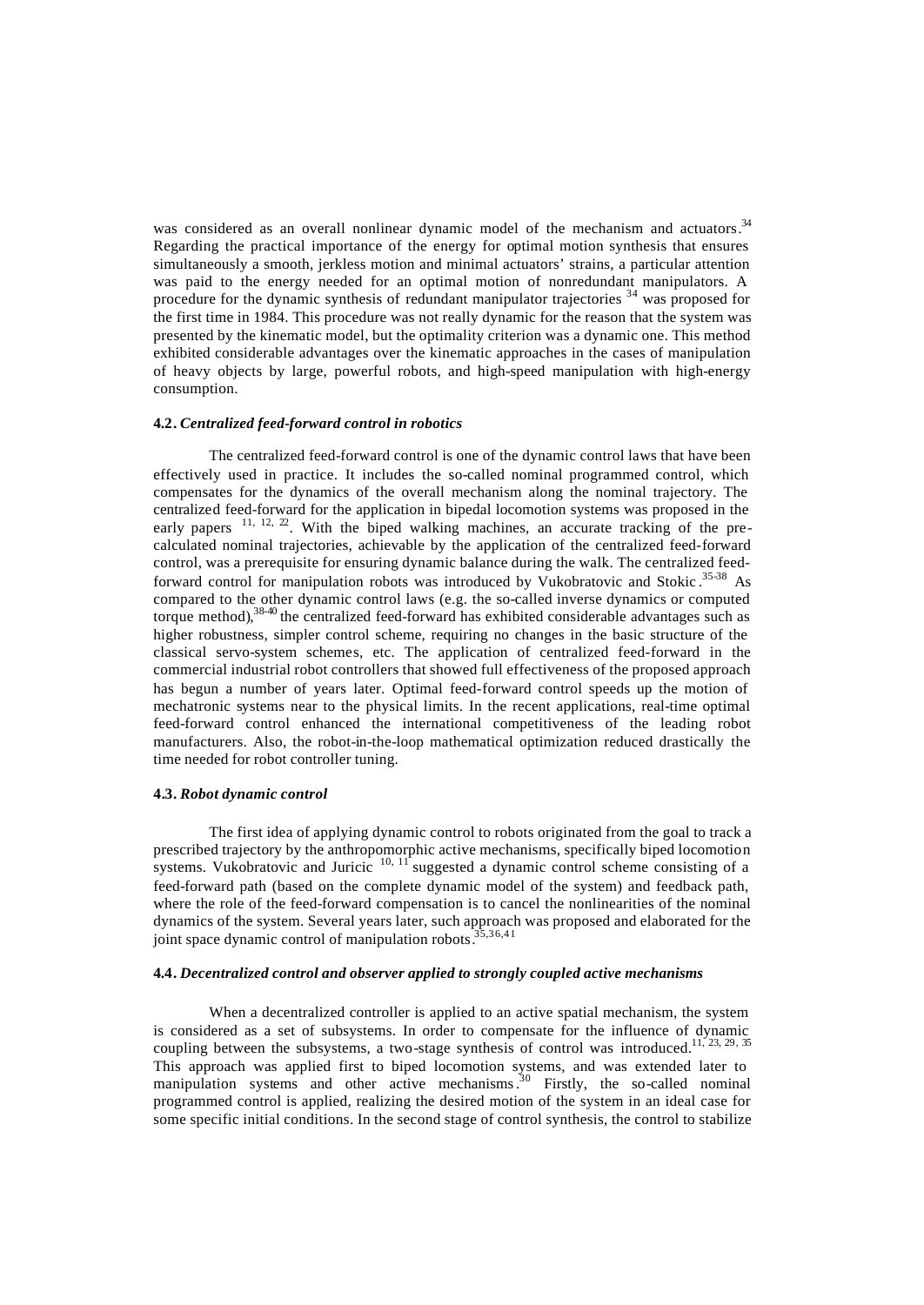the system around the nominal trajectory under the perturbations of the initial conditions has to be synthesized. By introducing the programmed nominal control, the dynamic coupling between the subsystems is thus reduced, assuming that we consider the system state in the finite regions of state space. To further compensate for the influence of strong coupling, the following approach was proposed:<sup>35</sup> if each mechanical degree of freedom is considered as a subsystem, the coupling between such subsystems represents a force (torque) which could be either computed using the dynamic model of the mechanism or measured in a direct way. This enables the introduction of the so-called global control in the form of a feedback via either computed torque/force or direct torque/force feedback. By applying such global control, the destabilizing influence of the coupling upon the global system stability can be minimized.<sup>30,  $\delta$ </sup> A similar approach can be used if a decentralized observer is applied onto a strongly coupled active  $mechanism<sup>42</sup>$ 

### **4.5.** *Force feedback in dynamic control of robots*

The application of the force feedback for the biped locomotion systems has been proposed for the first time by Vukobratovic and Stokic.<sup>23, 29-31</sup> The effects of joint force sensory feedback to compensate for dynamic coupling between the joints of the articulated mechanisms, have been recognized first with the biped locomotion robots, since the coupling between the joints motion is very strong and has a major influence upon the overall system stability. Another advantage of this approach over the dynamic control laws based on dynamic models of robots is that the force feedback compensation is not sensitive to the inaccuracy in the identification of the model nonlinearities and parameters.

### **4.6.** *Underactuated robotic systems*

The appearance of unpowered degrees of freedom is most characteristic of legged, particularly bipedal, locomotion robots. Namely, during the real walking under perturbations, additional angles appear causing the overall robot rotation around its feet edges. These passive (unpowered) degrees of freedom have a prevailing influence on the overall biped robot stability. Differing from the so-called underactuated systems that appear in the today's papers, in which the problems of control and stability are of academic character, the mentioned types of robotic mechanisms inevitably involve supplementary degrees of freedom which, by their nature, are really unpowered (passive). The presence of unpowered joints highly complicates the stability investigation of such robotic mechanisms. 35-37, 43-46

#### **5. Conclusions**

In view of the fact that, by force of circumstances, in the very beginning of my scientific and professional career we have had to ask how to describe the human gait and then how to control the artificially synthesized gait on the basis of the mathematical models thus obtained, I feel it somehow my personal obligation to say something about the question formulated in the title of the paper, which represents a constitutive part of my personal attitude as to the current position, and before all, the outlook for robotics, particularly for humanoid robotics, which has undoubtedly attracted immense attention of researchers in the last several years.

For the sake of truth, I have to admit that in the first stage of our work on two-legged locomotion I deeply believed that the synthesis and control of anthropomorphic gait could have their practical application only in the domain of active exoskeletons for severely handicapped persons of paraplegic type. Because of that, already in the far 1968 we started with a very simplified exoskeleton, which was completed at the Mihailo Pupin Institute during the next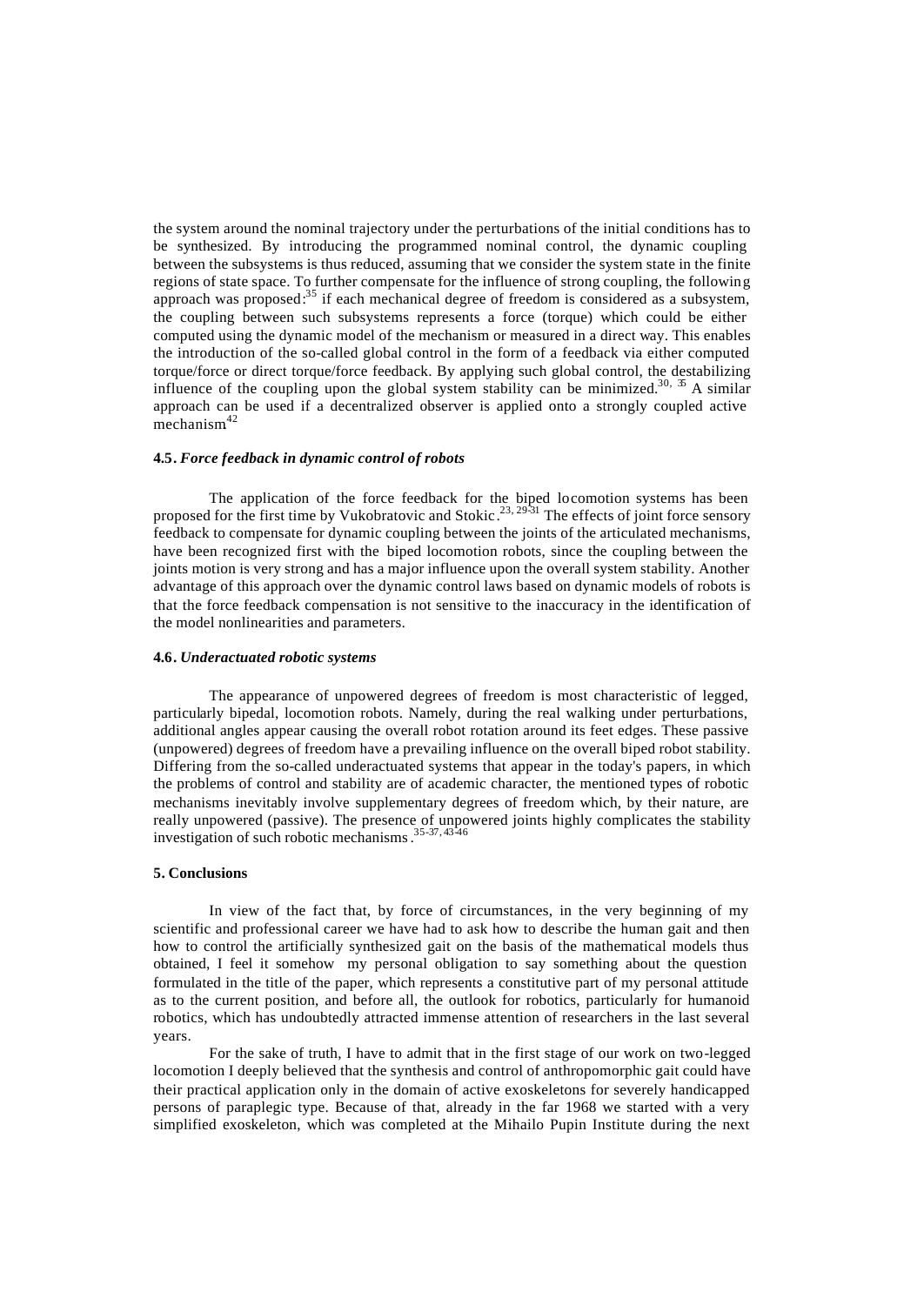year. In 1972 we completed an intrinsically improved version of the pneumatically driven exoskeleton aimed at restoring the basic locomotory activities of the paraplegics, and this event, naturally, evoked favorable responses in the world.

About the beginnings of the research in the domain of active exoskeletons their opinions gave at the time many world-known experts. Here we give only several of them concerning our pioneering achievements in the domain of active exoskeletons:

**1.** Academician, A. I. Lurie, Russian Academy of Sciences, St. Petersburg (1972)**:**  *"***Rational approach to the task solution of dynamics modeling and control of biped motion, clear and justified choice of approximations, high mathematical level of research, large scope of results conducted to practical application level, excellent presentation style these characteristic points determine high features of the work. Professor Vukobratovic has been known since long ago as an outstanding scientist, widely known not only in his country***".* 32 (p. 91)

**2.** Academician I. I. Artobolevsky, Prof. A. E. Kobrinsky, Machine Theory Institute, Russian Academy of Sciences, Moscow (1975)**:** *"***First of all we want to underline the great practical value and humane character of this area of scientific work, to which Professor Vukobratovic has devoted himself. In the course of several years he has been working successfully on creating the theoretical fundamentals and principles of the realization of the apparatus dedicated to restoring locomotion functions of human extremities, damaged as a result of severe diseases. Characteristic feature of Prof. Vukobratovic's creative work is represented by a constant strive to conduct his theoretical results to practical verification and application.** The works of Prof. Vukobratovic are well known and highly evaluated by the Soviet specialists, which on several occasions listened to his presentations on symposia in the Soviet Union and other countries, and they got acquainted in detail with the results of Prof. Vukobratovic and profited of them in many ways in their research<sup>". 32 (p.91)</sup>

3. Academician D. E. Okhocimsky, Russian Academy of Sciences, Institute of Applied Mechanics, State University, Lomonosov, Moscow (1972)**:** *"*The work of M. Vukobratovic in the field of modeling, stabilization and realization of artificial anthropomorphic gait is of great interest. His approach to the problems and solution methods is completely original. **Let us underline the complex character of the research, the pioneering character of the work as a**  whole and its high scientific level". <sup>32 (p.91)</sup>

4.Academician V.O. Kononenko, Ukrainian Academy of Sciences, Director of the Institute of Mechanics, Kiev (1972)**:** *"***Work of M. Vukobratovic represents an enormous scientific research oriented towards the elaboration of the scientific fundamentals of walking robots theory and the practical realization of the first in the world exoskeletal biped robot dedicated to the rehabilitation of severely handicapped persons.** The essential step in the development of robot theory in Vukobratovic's work represents the elaboration of system stabilization that ensures permanent dynamic balance of robot motion".  $32 (p.91)$ 

5. Prof. Ichiro Kato, Faculty of Science and Engineering, Waseda University, Tokyo, Japan, **Professor Vukobratovic is the founder of anthropomorphic mechanisms dynamics and stability and control of biped gait.** Under his leadership the first in the world rehabilitation exoskeleton was designed and applied in rehabilitation of severely disabled persons... 32 (p. 14)

6. George A. Bekey, Gordon Marshall Professor of Computer Science, University of Southern California, Los Angeles, USA, ..... **During his scientific career (which I hope will continue for many years!) Dr. Vukoratovic and his team of researchers have made major contributions to robotics and rehabilitation. His work on the autonomous biped** exoskeleton was remarkably courageous, given the technology of that time.....<sup>32 (p. 21)</sup> Professor Bekey also wrote in his monograph  $47$  (p.446) about our contribution in the domain of active exoskeletons: "**Two developments in Yugoslavia in the 1970s provided important**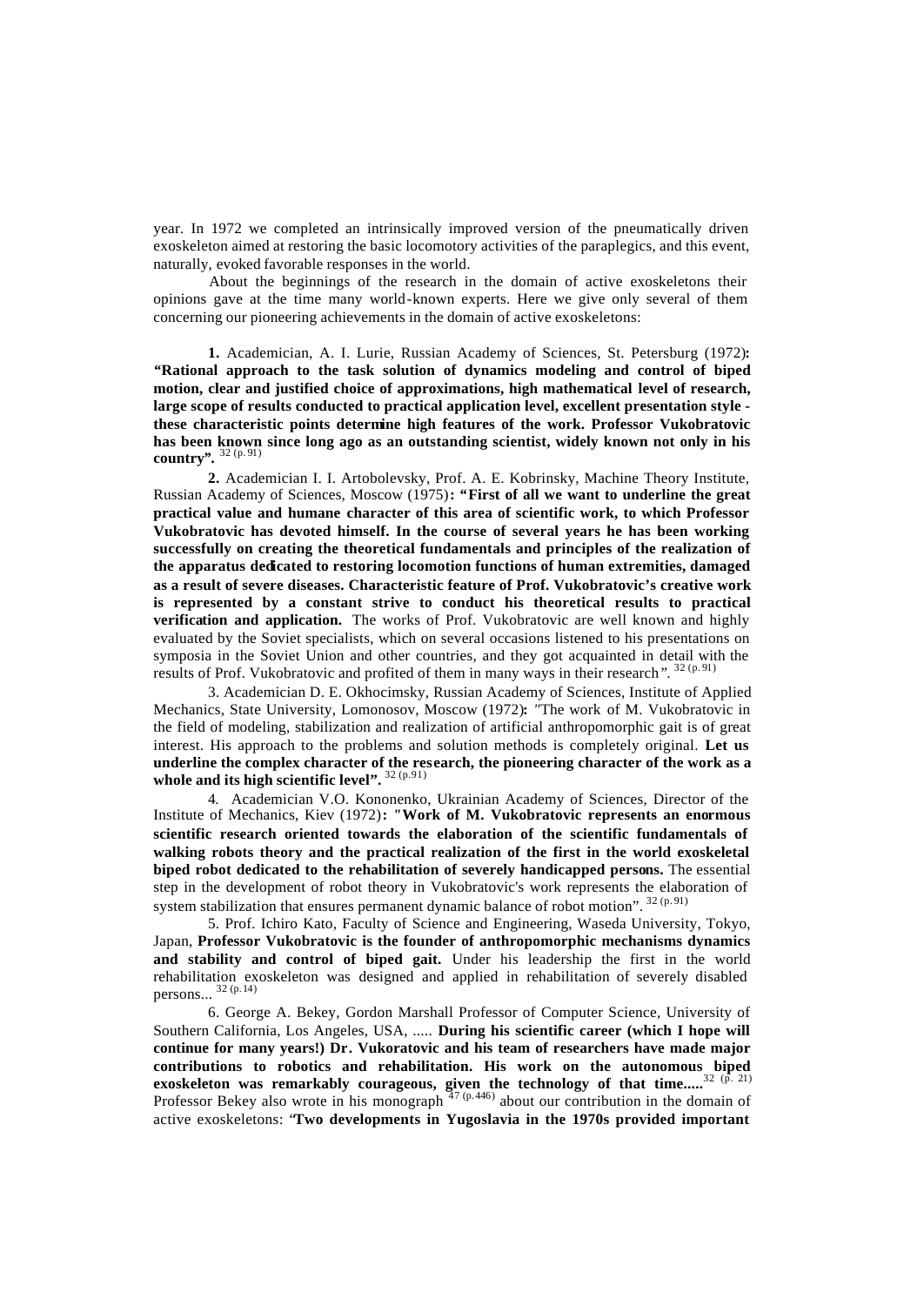**background for later development of humanoid robots. A historically interesting robot, though not a full-body humanoid, was the walking lower body designed by Miomir Vukobratovic at the Pupin Institute. This machine consisted of a powered set of hollow legs that wrapped around the nonfunctional legs of a person with lower-body paralysis. The robot then provided walking mobility to the paraplegic, while he held on to horizontal bars for stability.** <sup>4</sup>**,** <sup>10</sup> "At the footnote of the same page it was also written: "**I saw this system demonstrated in Vukobratovic's laboratory in the 1970's. The exoskeleton did indeed walk, but the patient, captured within the moving frame, had no control over its movement. I have never seen a person with a more frightened expression than this patient!** "

7. From a letter of Professor R. McGhee to Mr. Gerson Sher, Responsible Officer at the Academy of Sciences, Washington D.C., dated March 21, 1975**.** Project: **THEORETICAL STUDY OF LEGGED LOCOMOTION WITH ANIMALS AND MACHINES** (1971-1976). Principal investigators of joint program between Ohio State University and Mihailo Pupin Institute, under NSF Grant GR – 25292 and GF – 31948, respectively: Professor R. McGhee, Electrical Engineering Department, Ohio State University, Columbus, Ohio, USA, Miomir Vukobratovic, Ph.D., Sc.D., Head of Biodynamics of Locomotion Unit, Automatic Control Laboratory, Mihailo Pupin Institute, Belgrade, Yugoslavia. Professor R. McGhee, one of the founders of world activity in legged locomotion robots says:..."In the late 1965, Prof. Tomovic  $\degree$  returned to Belgrade where he joined forces with the Mihailo Pupin Institute in an attempt to develop a light-weight lower extremity powered exoskeleton, to permit a further refinement of our control concepts. **Since the beginning, leader of this work at Mihailo Pupin has been Dr. Vukobratovic.** With the support of SRS from the United States, successful operation of a powered exoskeleton supporting a paraplegic subject was achieved in Belgrade by about 1971. Since that time, the exoskeleton has gone through a series of design improvements, including a change from pneumatic power to electric power. … We feel that the following joint activities will be severely curtailed or even terminated if no funds are made available to our Yugoslav collaborators: **Dr. Vukobratovic's group at Mihailo Pupin has developed the only electric biped exoskeleton in the world.** At present, his exoskeleton is controlled by a simple analog device permitting only constant speed locomotion in the straight line. While this hardware development has been going on, we have accepted responsibility at OSU for digital computer software development to achieve flexible voluntary control of the exoskeleton making use of a very small digital "microcomputer" of the type  $\ldots$ <sup>32 (p.92)</sup>

8. Excerpt from an official letter of the Republic Council for International Scientific, Educational, Cultural and Technical Cooperation, Belgrade, dated February 9, 1976, to the Mihailo Pupin Institute, concerning the evaluation of the competed joint NSF project**: THEORETICAL STUDY OF LEGGED LOCOMOTION WITH ANIMALS AND MACHINES):** *"*We inform you that the representative of the National Science Foundation at the session of the Yugoslav-American Board for Scientific and Technological Cooperation held in **Washington, December 1975,** declared that the project: **"Theoretical Study of Legged Locomotion with Animals and Machines",** coordinator of which has been your Institute, and principal investigator **Dr. Miomir Vukobratovic, has been very positively evaluated by the American experts. They also pointed out, that they consider Dr. Vukobratovic as leading expert in the world in this area and they stated that for these investigations Japanese**  experts are interested, too". ...<sup>32 (p.93)</sup>

l

c Professor Rajko Tomovic, was the head of a team which developed the "Belgrade Hand", initiated in 1963 and practically terminated by 1968. The research was performed in, at that time, the Automatic Control Laboratory of the Mihailo Pupin Institute and the work in this specific area was one of the global incentives to begin with the robotics activities in the Institute, as well as in Yugoslavia.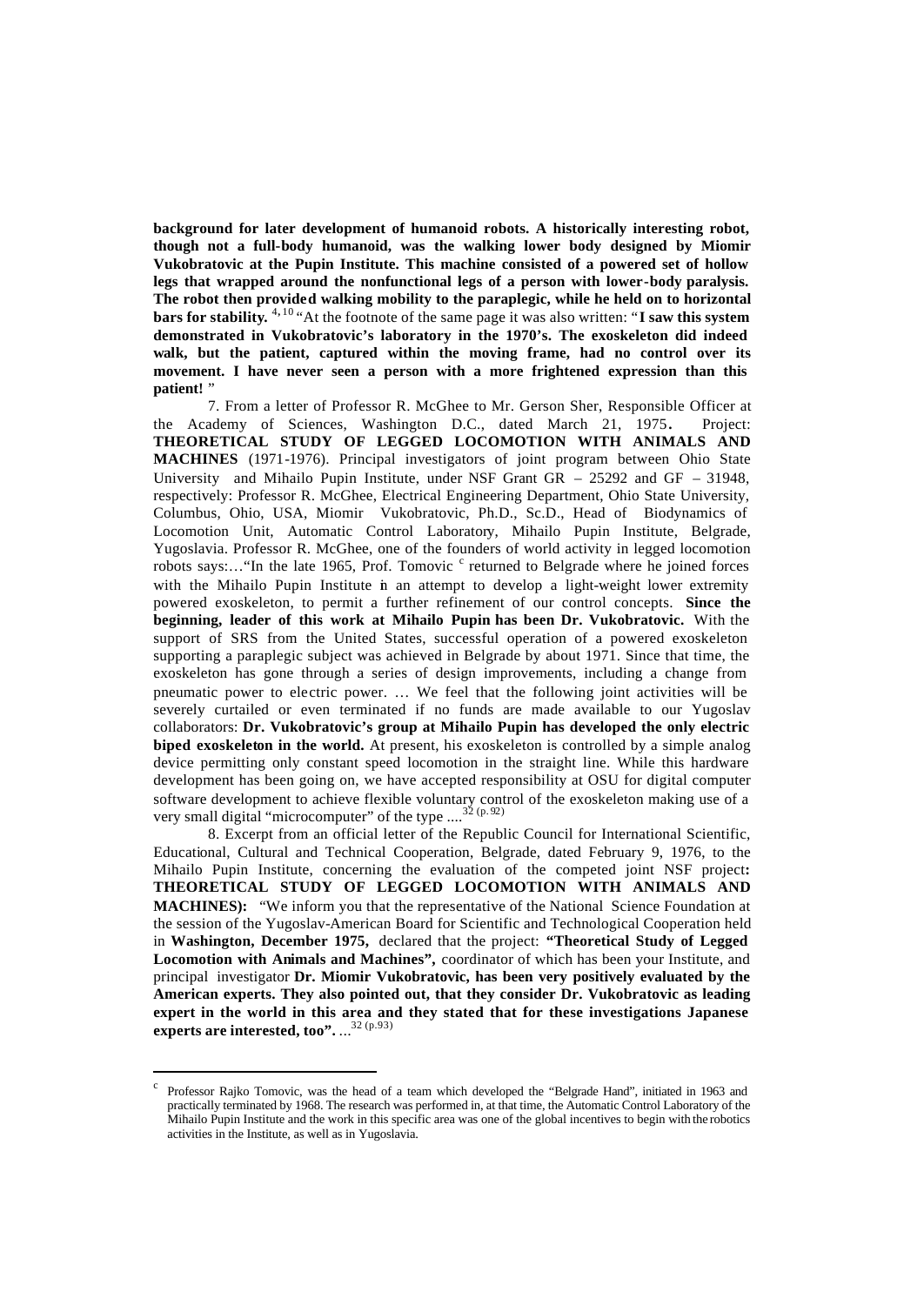In the beginning of our work on the theory and application of anthropomorphic mechanisms we could not envisage such an intensive development in the field of humanoid robotics, and especially in the domain of active exoskeletons. On the other hand, such a state of affairs in humanoid robotics, heralding its future advancements, represents to us a real scientific and professional satisfaction as we can see that our theoretical results have become and, several decades since their appearance have still remained, a sound basis for the dynamic control of humanoid robots.

Finally, it should be pointed out again that all the above pioneering activities represented advancements in the domain of conventional robotics, and that they were valued by renowned world experts in the field of robotics as valuable contributions. In the opinion of a number of world experts, the Belgrade School of Robotics has produced pioneering results in practically all the branches of conventional robotics, and especially in the domain of humanoid robots and active exoskleton systems, and contributed a great deal to establishing Robotics as a scientific discipline based on mechanics, applied mathematics, theory of automated control systems, information technologies, and computer techniques.

The expected future technological achievements in the field of special and composite materials, the development of new hybrid-type actuators or artificial muscles, then intensive development in the field of information technologies, new breakthroughs in the field of artificial intelligence and neural networks, and new and more efficient energy systems – all these advancements will certainly lead to a remarkable development of humanoid robotics as a whole, and hence, some new interesting results can also be expected in the domain of active exoskeletal systems. Manifold enhancement of human power and working capacities, as well as the increasing application of exoskeletal systems in rehabilitation, will lead to an essential increase in the overall quality of life of the modern man.

#### **References**

- 1 Ivancevic V., Ivancevic T., Human-Like Biomechanics A Unified Mathematical Approach to Human Biomechanics and Humanoid Robotics" Springer, Netherlands, 2006
- 2 Mark E. Rosheim, Robot Evolution The Development of Anthrobotics, John Wiley & Sons, Inc, 1994. USA.
- 3 http://santos.digital-humanos.org; home page of the web site of SANTOS Virtual Soldier at Iowa State University, USA.
- 4 Vukobratovic M., Hristic D., Stojiljkovic Z., "Development of Active Anthropomorphic Exoskeletons", Medical and Biological Engineering, Vol. 12, No 1, 1974.
- 5 Vukobratovic M., Legged Locomotion Robots and Anthropomorphic Mechanisms (in English), research monograph, Mihailo Pupin Institute, Belgrade, 1975, also published in Japanese, Nikkan Shumun Ltd. Tokyo, 1975, in Russian "MIR", Moscow, 1976, in Chinese, Beijing, 1983.
- 6 Hristic D., Vukobratovic M., "Active Exoskeletons Future Rehabilitation Aids for Severely Handicapped Persons", Orthopedie Technique, 12/1976, pp 221-224, Stuttgart, Germany.
- 7 Vukobratovic M., Borovac B., Surla D., Stokic D., Scientific Fundamentals of Robotics, Vol. 7, Biped Locomotion: Dynamics, Stability, Control and Application, Springer-Verlag 1989.

8 Vukobratovic M., Borovac B., Stokic D., Surdilovic D., Active Exoskeleton, Ch. 27: Humanoid Robots, pp 727-777, Mechanical Systems Design Handbook: Modeling, Measure and Control, CRC Press, 2001.

- 9 http://bleex.me.berkeley.edu/bleex.htm, Bleex hompage, active exoskeleton project under the guidance of prof. H. Kazerooni.
- 10 Vukobratovic M., Juricic D., "A Contribution to the Synthesis of Biped Gait", IFAC Symp. Technical and Biological Problem of Control, Yerevan, USSR, 1968.
- 11 Vukobratovic M., Juricic D., "Contribution to the Synthesis of Biped Gait", IEEE Trans. on Biomedical Engineering, Vol. 16, No 1, 1969.
- 12 Vukobratovic M., Stepanenko Y., "On the Stability of Anthropomorphic Systems", Mathematical Biosciences, Vol. 15, pp. 1-37, 1972.
- 13 Juricic D., Vukobratovic M., "Mathematical Modeling of a Bipedal Walking System", ASME publication 72-WA/BHF-13, Winter Annual Meeting, New York, Nov. 26-30, 1972.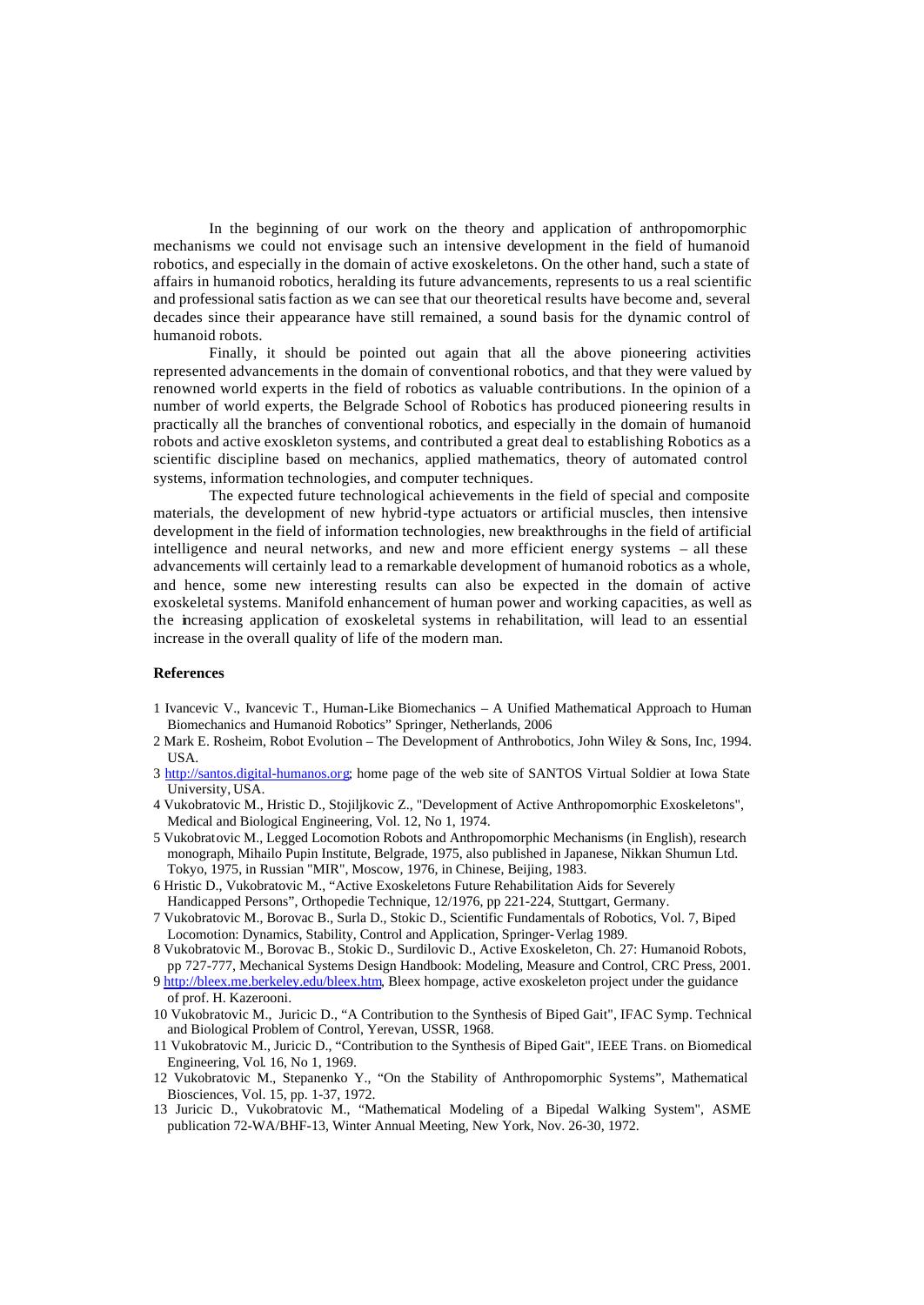- 14 Dasgupta A., Nakamura Y., 1999, "Making Feasible Walking Motion of Humanoid Robots From Human Motion Capture Data", Proc. of IEEE ICRA, Detroit, pp. 1044-1049.
- 15 Fukuda T., Komata Y., Arakawa T., 1997, "Stabilization Control of Biped Locomotion Robot based Learning with GAs having Self-adaptive Mutation and Recurrent Neural Networks", Proceedings IEEE Conference on Automation and Robotics, Albuquerque, New-Mexico, pp. 217-222.
- 16 Hirai K., Hirose M., Haikawa and Takenaka T., *The Development of Honda Humanoid Robot*, Proc. of the IEEE Int. Conf. on Robotics and Automation, Leuven, Belgium, (1999) 1321-1326.
- 17 Goswami A, (1999), Postural Stability of Biped Robots and the Foot-Rotation Indicator (FRI) Point, The Int. Jour. of Rob. Res., Vol. 18, No. 6, pp. 523-533
- 18 Sardin P., Bessonnet G., (2004), Forces Acting on a Biped Robot. Center of Pressure Zero Moment Point, IEEE Trans. on SMC – Part A, Vol. 34, No. 5, pp. 630-637
- 19 Vukobratovic M., Borovac B., Potkonjak V., ZMP: A Review of Some Basic Misunderstandings, Int. Jorunal of Humanoid Robotics Vol. 3, No 2, pp 152-175, 2006.
- 20 Vukobratovic M., Borovac B., Zero-Moment Point Thirty five years of its Life", Int. Journal of Humanoid Robotics, Vol 1, No 1, pp 157-173, 2004
- 21 Vukobratovic M., Borovac B., Note on the article Zero-Moment Point Thirty five years of its Life", Int. Journal of Humanoid Robotics, Vol 2, No 1, pp 225-227, 2005
- 22 Vukobratovic M. "How to Control Artificial Anthropomorphic Systems", IEEE Trans. on Systems, Man and Cybernetics, Vol. SMC-3, Sept. 1973.
- 23 Vukobratovic M., Borovac B., Potkonjak V., Towards a Unified Understandings of Basic Notions and Terms in Humanoid Robotics, accepted for publication in Robotica.
- 24 Vukobratovic, M., Hristic D., Stojiljkovic Z., "Development of Active Anthropomorphic Exoskeletons", Medical and Biological Engineering, Vol. 12, No. 1, 1975.
- 25 Vukobratovic M., Stokic D., "Dynamic Stability of Unstable Legged Locomotion Systems", Mat hematical Biosciences, Vol. 24, No. 1/2, 1975.
- 26 Hirose M., Takenaka T., Gomi H., Ozawa N., "Honda Humanoid Robot (in Japanese), Journal of the Robotic Society of Japan, Vol. 15, No 1, pp. 983-987, 1997.
- 27 Hirai K., Hirose M., Haikawa Y., Takenaka T., "T he Development of Honda Humanoid Robot", Proc. of the IEEE Intern. Conference on Robotics and Automation, Leuven, Belgium, pp. 1321-1326, 1998.
- 28 Nakamura Y. et al., "Virtual Humanoid Robot Platform", Proceedings of Humanoids' 2000, Tokyo, 2000.
- 20 Vukobratovic M., Stokic D., Gluhajic N., Hristic D., "One Method of Control for Large-Scale Humanoid Systems", Mathematical Biosciences, Vol. 36, No. 3/4, pp. 175-198, 1977.
- 30 Vukobratovic M., Stokic D., "Simplified Control Procedure of Strongly Coupled Complex Non-linear Mechanical Systems", (in Russian), Avtomatika and Telemekhanica, also in English, Automatics and Remote Control, Vol. 39, No. 11, 1978.
- 31 Stokic D., Vukobratovic M., "Dynamic Stabilization of Biped Posture", Mathematical Biosciences, Vol. 44, No. 2, pp. 79-98, 1979.
- 32 "Belgrade School of Robotics", Monograph, Publisher: Mihailo Pupin Institute, Belgrade, Editor M. Vukobratovic, Printed by "Kuca Knjige", Belgrade 2001.
- 33 Vukobratovic M., Kircanski M., "A Method for Optimal Synthesis of Manipulation Robot Trajectories", Trans. on ASME, Journal of Dynamic Systems, Measurement and Control, Vol. 104, No 2, pp. 188-193, 1982.
- 34 Vukobratovic M., Kircanski M., "A Dynamic Approach to Nominal Trajectory Synthesis for Redundant Manipulators", IEEE Trans. on Systems, Man and Cybernetics, Vol. 14, No. 4, 1984.
- 35 Vukobratovic M., Stokic D., "Contribution to the Decoupled Control of Large-Scale Mechanical Systems", IFAC Automatica, Vol. 16, No. 1, 1980.
- 36 Vukobratovic M., Stokic D., "One Engineering Concept of Dynamic Control of Manipulators", Trans. ASME Journal of Dynamics Systems, Measurement and Control, Vol. 102, June, 1981.
- 37 Vukobratovic M., Stokic D., Control of Manipulation Robots: Theory and Application, Springer-Verlag, Berlin, 1982.
- 38 Paul C., "Modeling, Trajectory Calculation and Servoing of a Computer Controlled Arm", A. I. Memo 177, Stanford Artificial Intelligence Laboratory, Stanford University, September, 1972.
- 39 Bejczy A., "Robot Arm Dynamics and Control", Technical Memorandum 33-669, JPL, February, 1974. 40 Pavlov V., Timofeyev A., "Calculation and Stabilization of Programmed Motion of a Moving Robot-Manipulator", (in Russian) Tekhnicheskaya Kibernetika, No. 6., pp. 91-101, 1976.